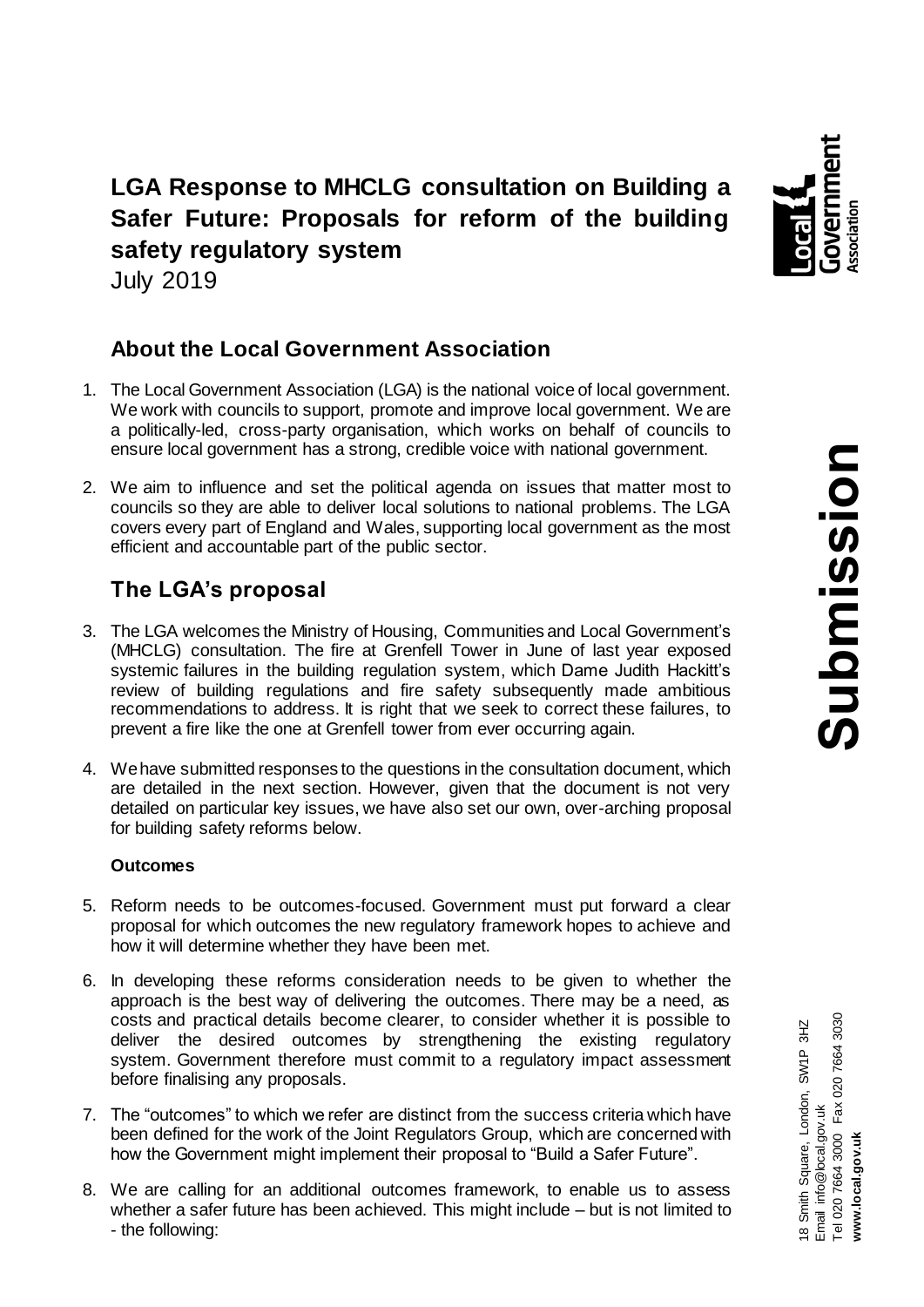- Fatalities have decreased in all buildings
- The likelihood of major fires has decreased
- Dutyholder understanding of the risks in their buildings improves
- There have been any ripple effects on buildings out of scope
- Regulators can spend sufficient time on enforcement activities
- Regulators can apply sanctions more effectively
- Complaints are escalated more effectively
- The quality of construction works carried out improves
- 9. The LGA would be glad to work with the Government on this important task.

# **Principles**

- 10. In order to achieve positive outcomes for residents and buildings, any reform needs to follow the following principles:
- Ensure that residents' concerns are heard and acted upon
- Ensure that buildings can be considered as a whole, irrespective of the use to which individual parts of them may be put, particularly where a residential block sits above commercial workplaces
- Place responsibility for safety on the building owner
- Is proportionate to the risk posed by a building to residents,taking into account such factors as the vulnerability of residents - height alone is too crude a determinant
- Avoids placing excessively bureaucratic demands on buildings which are not considered high risk, whilst still capturing accurate and useful information on these buildings
- Close the existing gaps in fire safety legislation
- Avoid disrupting existing effective enforcement in buildings which are out of scope. It is important to ensure that the existing enforcement of safety in Houses of Multiple Occupation (HMOs) by local environmental health officers is not undermined by any new arrangements
- Ensure that the Fire and Rescue Service (FRS) continues to be the enforcement body for fire safety, to ensure against creating a position where the body responsible for enforcing requirements for other equipment used by firefighters (e.g. dry risers) is a different body to the one which has to use that equipment in the event of a fire
- Cover structural safety as well as fire
- Maintain local accountability buildings are not products; they exist in a place and help to form the fabric of our communities. Local government plays a vital role in place-shaping and ensuring the safety and wellbeing of their communities, and they are accountable to residents for this
- Create a flexible system which can expand over time, to account for the lack of capacity and expertise (particularly fire engineering expertise) in the system currently. The scope will also need to be flexible enough to adapt if any new problems or technical innovations emerge in the future. Therefore, the scope should not be fixed in detail in primary legislation
- Avoid creating a two-tier system which leaves buildings under 18 metres underprotected and undermines other building control and fire service activities.

## **How this could be done**

## a) Addressing the shortcomings of the existing system

11. We agree that the difficulties that have been experienced in addressing the safety issues with cladding (and others) since the Grenfell tower fire have been caused by confusion over the interface between the Housing Act and the Fire Safety order (FSO).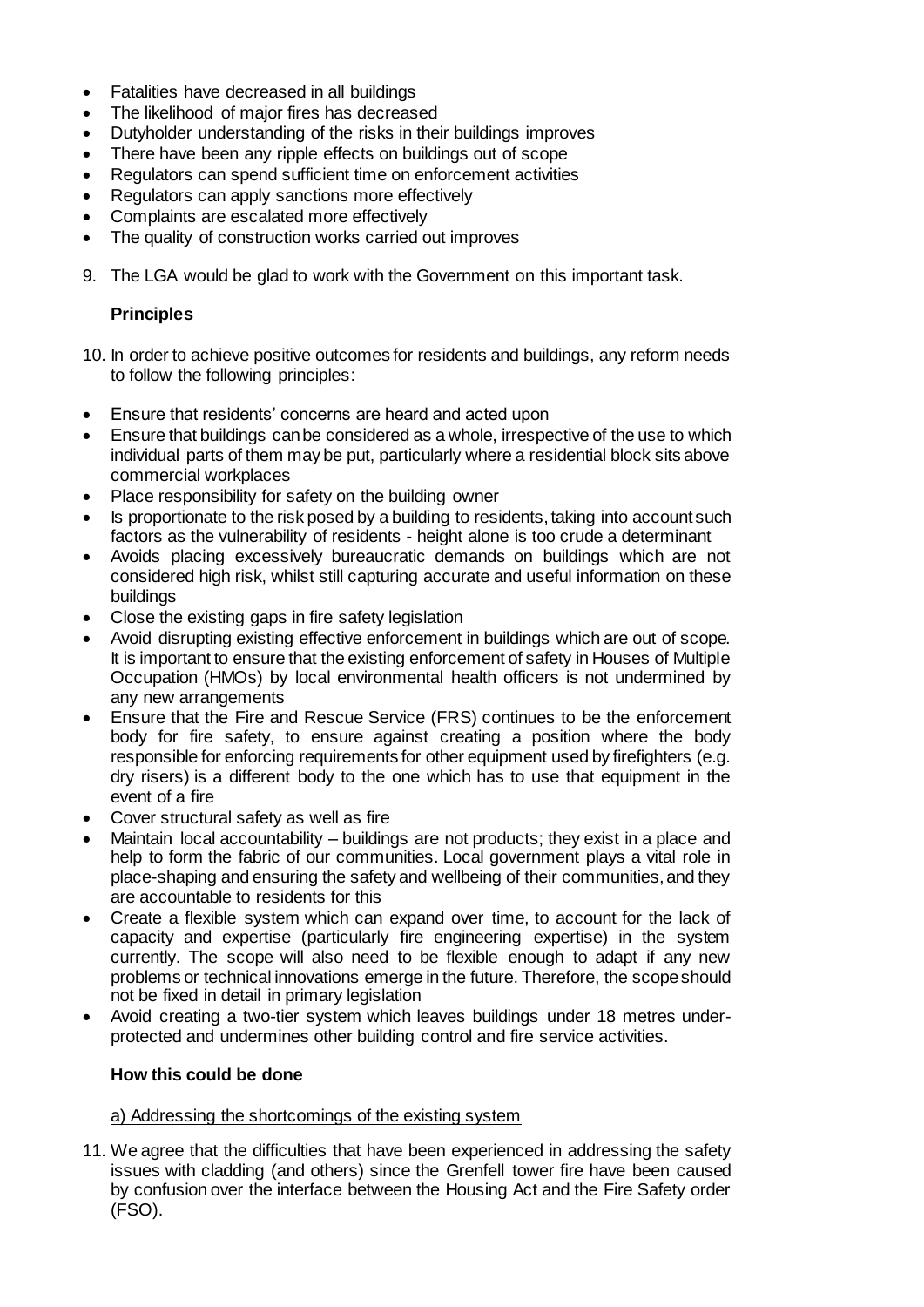- 12. Historically the Fire Safety Order has been interpreted as only applying to communal areas inside buildings, thereby omitting not only cladding but implications for building-wide safety from activities inside flats that compromise compartmentation, be they barbeques on balconies, physical breaches of compartmentation (drilled holes etc.) or storage/hoarding of flammable materials).
- 13. Meanwhile historically the Housing Act has tended to be applied as if it did not cover blocks of flats in which there are many separate dwellings.
- 14. Although enforcement efforts since the fire at Grenfell tower suggest that both pieces of legislation can be utilised to address issues around flammable cladding, the manner in which each has been used in practice has left flammable cladding on the side of tower blocks and other fire and structural issues effectively out of the scope of legislation. This is obvious from the fact that it has been necessary to revise the Housing Health and Safety Rating System (HHSRS) to ensure these hazards can be addressed and to establish the Joint Inspection Team to overcome the lack of experience in enforcing around this issue.
- 15. Any new legislation needs to be clear on which requirements apply to which parts of which buildings, and on the roles and responsibilities of different regulators.

#### b) Scope of the new system:

- 16. The question of the scope of the new legislation is a key one. As set out in our principles above, any new legislation must avoid creating a two-tier system, where focus on buildings above a certain height creates unintended consequences for regulation of the rest of the built environment. Moreover, the system must be designed so that enforcement is holistic and proportionate to a building's risk (of which height is not an adequate measure).
- 17. We therefore propose that a new Building Safety Act should:
	- Deal with fire and structural safety in **all** residential premises, with the exception of Houses in Multiple Occupation (HMOs). However, there would be greater scrutiny for certain prescribed buildings, e.g. the highest risk new and existing buildings would be subject to safety case requirements
	- Allow for any building to be reported to the regulator, with sanctions applying for non-compliance
	- Remove the ability for dutyholders to choose their own regulator, in respect of any buildings

18. This would have the following implications for the Fire Safety Order:

- The Fire Safety order will no longer apply to any residential buildings, including buildings where residential occupation is only one of several uses
- For these buildings, the key principles of the FSO will be absorbed by the new Building Safety Act. This will ensure the FSO's approach to risk management still applies, and will allow fire and rescue services to continue to play an active role in the regulation of residential buildings during their occupation stage
- It will continue for workplaces only as a stand-alone piece of legislation, as it still provides an adequate framework for these buildings

19. It would have the following implications for the Housing Act:

- For all non-HMO buildings, fire would be removed from the Housing Act as one of the 29 hazards covered by the HHSRS
- The HHSRS would still be used to identify and enforce against other key hazards, including e.g. electrical and gas safety.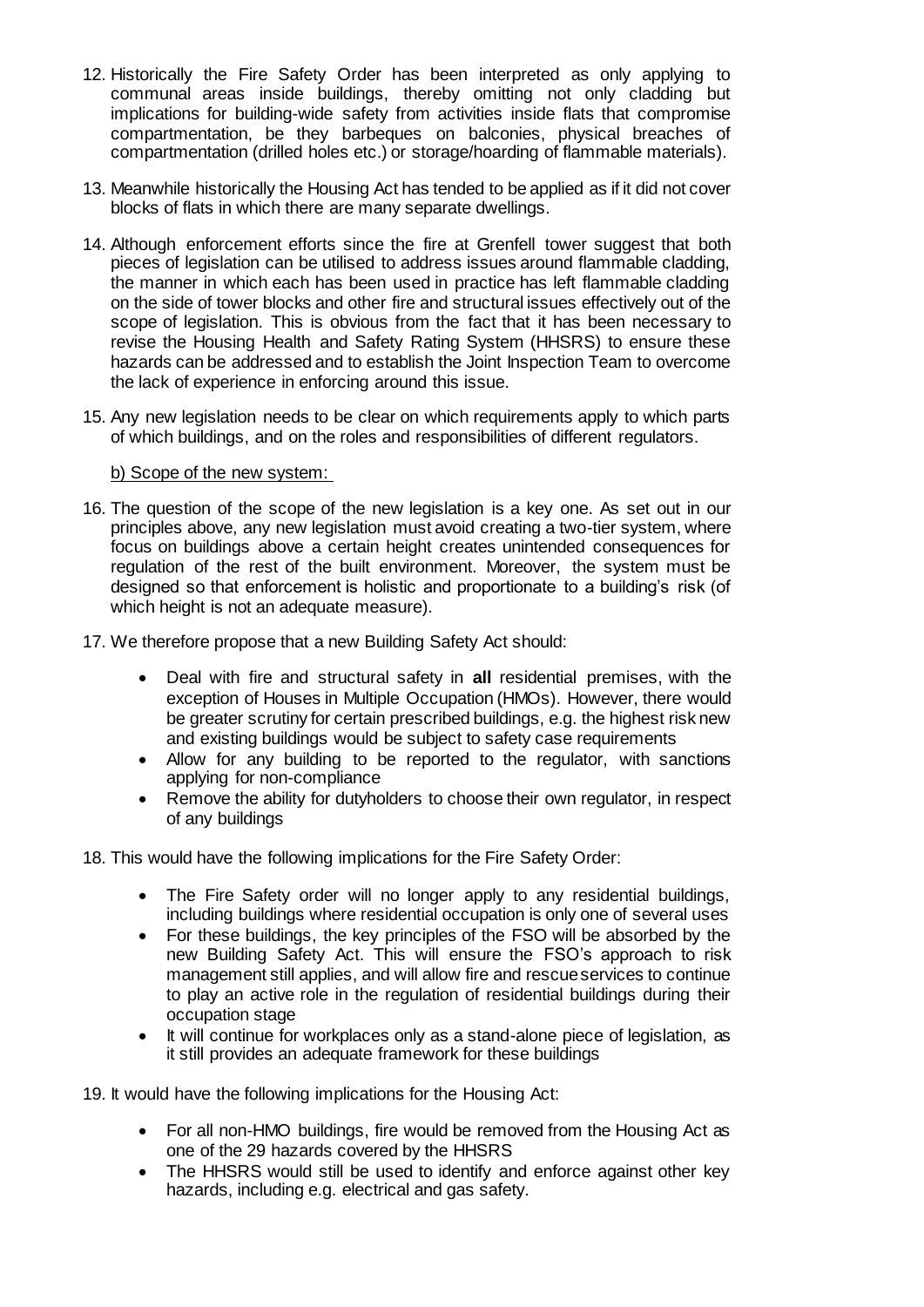- For HMOs, the HHSRS would continue to apply in its entirety. (We are aware of concerns in the FRS over the treatment of fire in the HHSRS. We suggest this is best addressed through the review of the HHSRS).
- 20. This approach has the following benefits:
	- The Act would allow for differentiation between new and existing buildings and at different Gateways, to take account of the risks associated with different types of buildings, and the issues associated with implementing the proposed requirements in existing buildings.
	- The Act would allow for comprehensive coverage of residential buildings, including new-build domestic premises, where clear evidence is emerging of fire stopping problems across whole estates
	- This would avoid imposing unnecessarily onerous requirements (e.g. safety case requirements) on buildings which are not typically considered highrisk, e.g. existing individual domestic dwellings
	- This flexible approach to scope allows duty holders to be spared any burden that is not commensurate to the risk to residents of their buildings while ensuring that those burdens that are imposed reflect experience.
- 21. However, there should be flexibility as to which buildings may be subjected to which requirements:
	- The initial scope should be determined by **risk,** for which height is a crude measure. For example, the Government's own FSEC toolkit provides a robust and validated approach to risk assessment, which could be used as a starting point for determining which buildings are subject to the most onerous requirements
	- The scope of various requirements should be set out in a schedule to the Bill (which could include a timetable for extending the scope) and be capable of being extended either by order or by the regulator, following consultation with the Government and duty holders.
	- The regulator should also have the ability to call individual projects into scope if local building control or FRS have cause for serious concern about them
- 22. This will have the following benefits:
	- It delivers the required flexibility to take a gradual approach and to refine it in the light of experience and as new issues emerge.
	- It avoids creating a two-tier system that would exist if some residential buildings were definitively out of scope. Instead, dutyholders in all buildings will be subject to the right incentives  $-$  from the outset  $-$  to ensure compliance and a focus on safety

# C) Housing Act 2004

- 23. We think that too great a change to the Housing Act risks undermining the 15 years of successful safety enforcement in HMOs under this legislation. We therefore propose that the Housing Act remains in operation in respect of HMOs, and that the enforcement activity that has been conducted under it by local housing authorities since it was passed should continue as before.
- 24. For non-HMO buildings, changes need to be made to the assessment of risk associated with fire. The HHSRS risk assessment process is seriously flawed, in that - unlike the Fire Safety Order - it does not allow regulators to assume there will be a fire and then look at how its spread can be contained and escape provided. Instead, it requires the assessor to make its recommendations based on whether there have been fires in the past.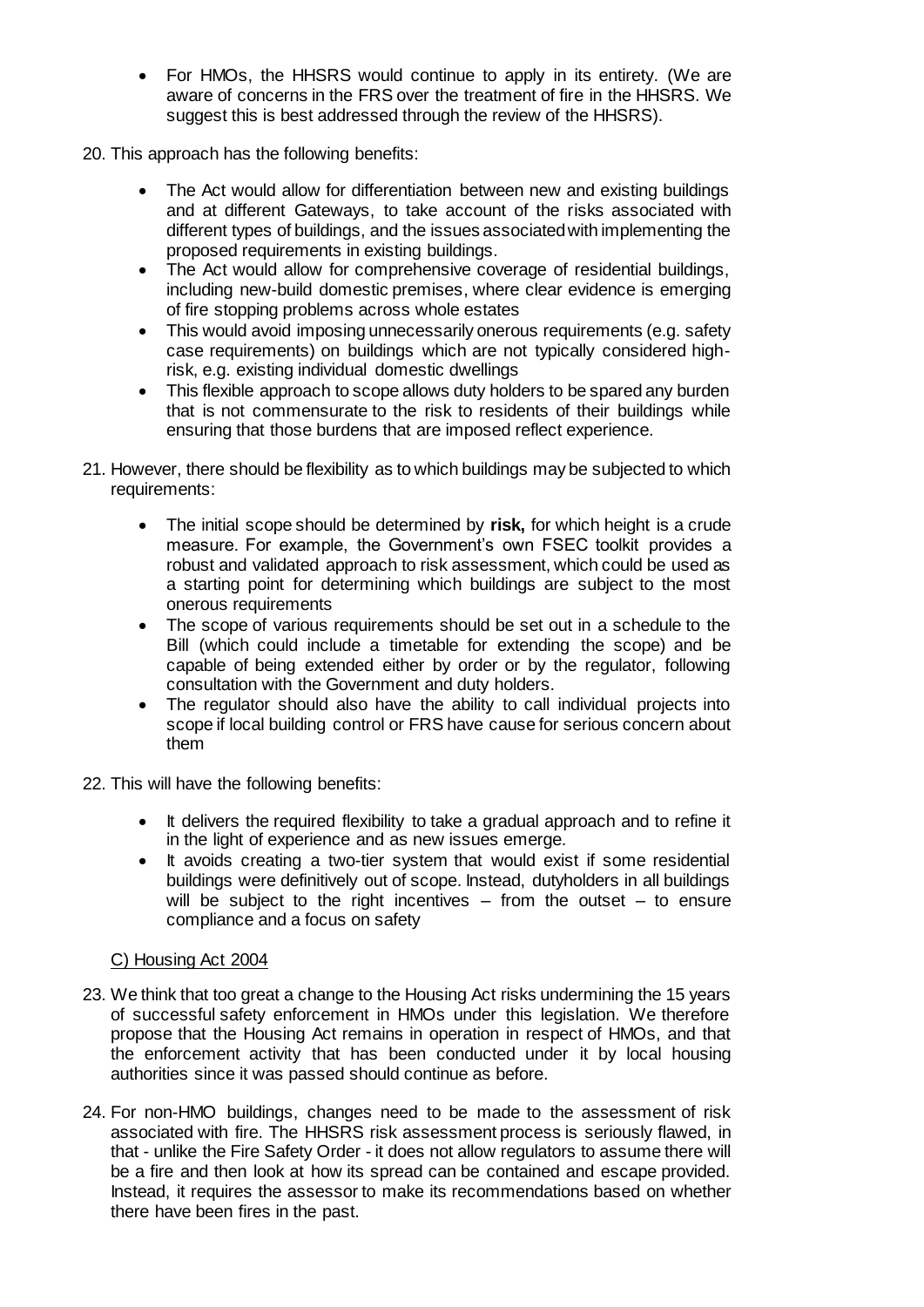- 25. This creates a slow, onerous, and ultimately weak enforcement process, particularly in respect of large, multi-dwelling residential buildings. It also leads to contradictory conclusions being reached by environmental health officer using the Housing Act and FRS enforcement under the FSO. This issue must be considered in the review of the HHSRS.
- 26. Pending these changes, however, we have recommended that enforcement of fire safety in non-HMO buildings is brought into the new legislation, which should incorporate the principles of the Fire Safety order. The Housing Act will also continue to apply to these buildings in respect of the other 28 hazards contained in the HHSRS, and there should be a Duty to Cooperate placed on the enforcement agencies working within a given building. This will ensure that e.g. electrical safety issues with implications for fire safety can be reported by officers enforcing the Housing Act, to officers enforcing fire safety under the new legislation (I.e. the fire and rescue service).

#### **The new regulator**

- 27. A lack of detail within the proposals has made it difficult to respond to some consultation questions – particularly on the form of the proposed national regulator. We have therefore set out our own proposal on the form and functions of the regulator below.
- 28. Given the wording of para  $319<sub>i</sub>$  of the consultation document, we assume that when it refers to the Building Safety Regulator it refers to a new national level body that will not carry out inspections and enforcement itself.
- 29. This is in line with our proposal as outlined below. However, much of the consultation document refers to powers held by or actions undertaken by the BSR.**It is therefore important to clarify that we do not envisage the BSR taking enforcement action or carrying out inspections but we DO envisage the BSR holding powers which can be delegated to or utilised by local authorities acting in various regulatory roles (Planning, environmental health, and building control) the HSE or FRSs.**
- 30. Where specific questions in the consultation ask about the role of the building safety regulator, our answers refer to the BSR as set out above. Any references to the BSR in our answers refer to the local regulators delivering inspection and enforcement on the ground.
- 31. None of our answers should be taken as endorsing the idea of a standalone regulator or national agency delivering regulatory services that have been stripped out of, or which replace, the existing functions of local authorities and/or fire and rescue services.

## Regulator functions

- 32. The national regulator (NR)'s core function should be ensuring the effective working of the regulatory system, including ensuring that existing regulators (councils, fire authorities and HSE) work effectively together and in their individual roles. However, delivery of enforcement functions will continue to be delivered by these existing local regulators.
- 33. To this end it would:
	- Produce guidance:
		- o on joint working and on individual working for local front-line regulators. This should include acting as a conduit for local regulators to share best practice
		- o for duty-holders, on meeting requirements.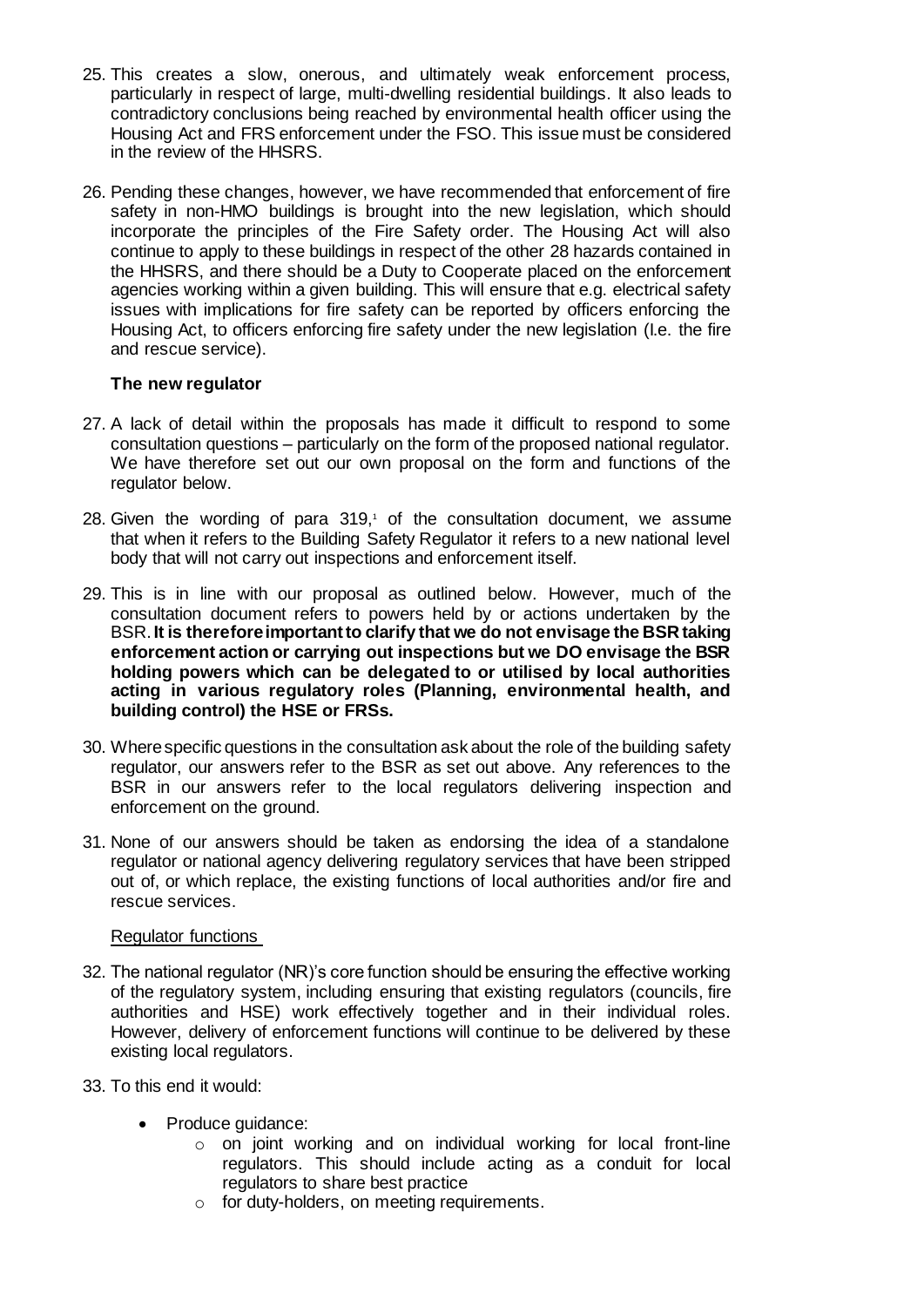- o for those responsible for professional competence in relation to buildings in scope.
- Monitor the system by:
	- o Holding a central register of buildings in scope, to which local authorities would submit information.
	- o Building, hosting and monitoring a new system to channel local authority notifications, plans, consultations, certificates etc. into a new digital record (applications and registrations to be submitted locally and then fed into the system at local level).
	- o Enabling this system to notify parties of actions to be taken throughout the process, e.g. comment or consultation from fire authorities and the Health and Safety Executive.
	- o Monitoring uptake and quality of the system and digital record; also reporting throughputs to MHCLG and the Minister as a means of quality assurance.
	- o Monitor the use and effectiveness of sanctions, ensuring consistency.
	- o Monitor that competence of those working on buildings, including ensuring that those working on buildings had met the requirements set by their professional bodies
	- o Monitoring consistency at local level.
	- o Provide a whistle-blowing service across the sector (industry and regulatory bodies).
	- o Publishing annual reports and providing the Ministry with regular updates as required.
- 34. The NR should have also the power to call in projects at any of the Gateway stages to, if necessary,commission work from local regulators in another authority, or from independent assessors. We envisage this as having two purposes:
	- Where an authority (for example in an area where complex buildings are rare and experience is limited) asks the NR to facilitate the delegation of its role to another authority.
	- As a backstop where there is evidence that a local regulator is performing unsatisfactorily.

# Regulator form

- 35. The individual regulators would continue to carry out the full range of roles they currently have, but with the effective powers and sanctions needed to improve fire safety in buildings in scope, and with better collaboration and improved competencies to support that work. These powers could be vested in the NR but delegated to local regulators. This would provide a flexibility allowing enforcement action to be taken by FRS, council building control, environmental health or planning functions as appropriate.
- 36. The advantage of this model is that it allows the existing regulators to be held more effectively to account and requires them to work together, without disrupting their existing structures to the counterproductive extent a new stand-alone regulator would do.
- 37. The NR would be well placed to identify weak points in the system and empowered to intervene and to commission high quality work where there were concerns about performance.

## Regulator staffing

38. Under this model we see the need for the NR to have a small core of staff supporting its coordination, oversight and guidance functions. These would be a mixture of the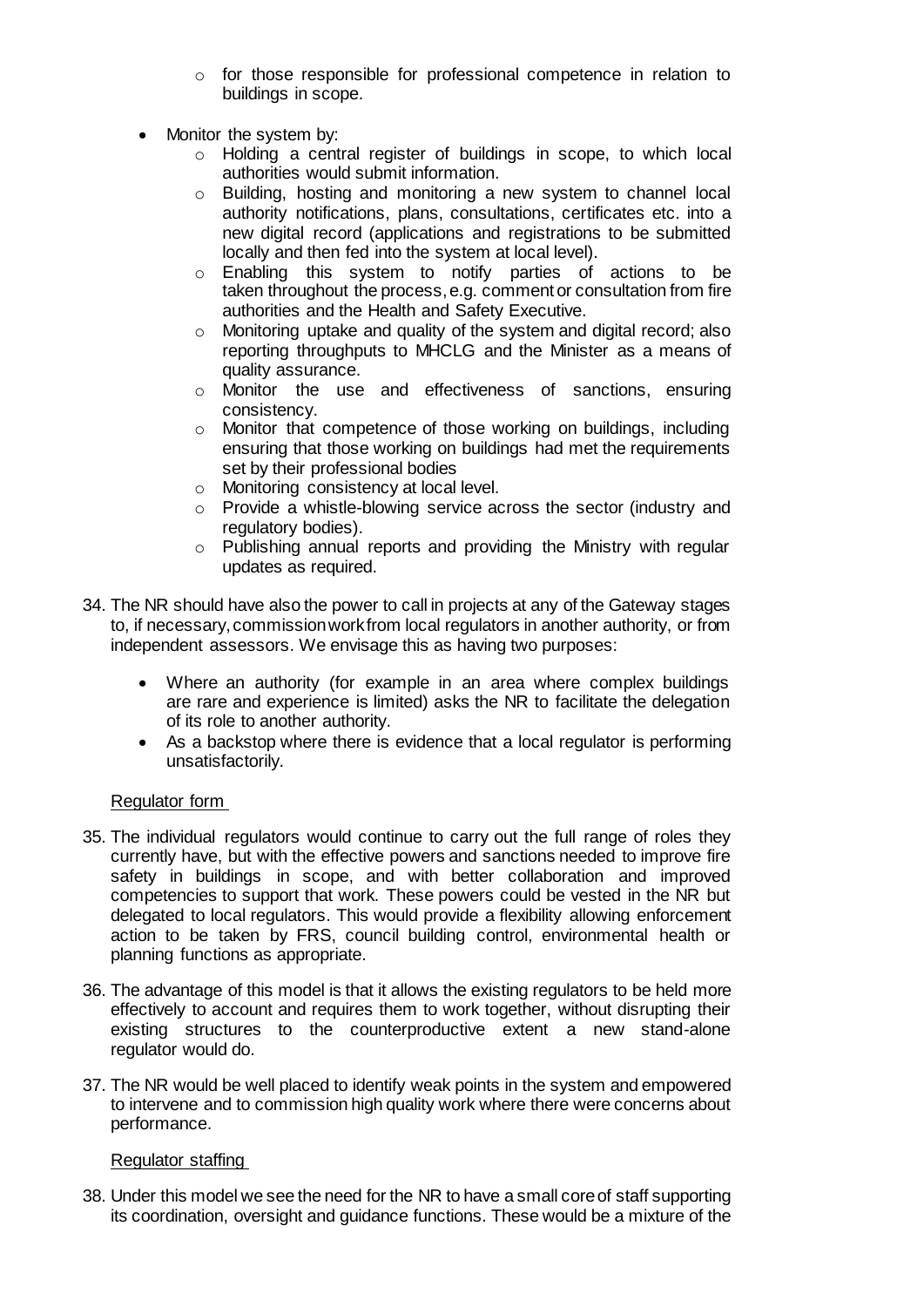administrative staff needed to collate the information from local areas and policy, technical and legal staff producing guidance and advice and interpreting performance data and providing a board secretariat.

- 39. The NR board would oversee the work carried out by the NR's staff. Our preference would be for the Board to have an independent chair and deputy - possibly appointed by the Secretary of State - and a membership including politicians representing councils and fire authorities and senior officials of the HSE, NFCC and LABC.
- 40. Including politicians is necessary for the following reasons:
	- To avoid a board consisting of local government officers directing elected local authorities and fire authorities, which would reverse the democratic principles to which we operate.
	- Heightening awareness of building safety issues amongst those with political responsibility in local government, and reinforcing the link to local authorities' constitutions and local authority scrutiny.
	- This in turn will maintain the principles of local accountability buildings help to form the fabric of our communities, and local government plays a vital role in ensuring the safety and wellbeing of these communities. They are democratically accountable to residents for this, and must continue to be so.
- 41. The Board, however, must be independent of constituent regulators. This can be achieved by making its members appointees, rather than delegates or representatives. Their duties should be set in statute, in the same way that a combined fire authority member, whilst appointed by a council, must act in the interests of the fire authority when acting as a fire authority member. Finally, there should be a roughly equal balance between politicians and officers (not including the chair and deputy).

#### Regulator competition

- 42. It is essential that the element of competition, which has proved so damaging to the functioning of building control services, is removed from the system. Approved Inspectors (AIs) should have no role in regulation.
- 43. We have been assured by the Ministry that building owners will not be able to choose their regulator. Whilst we have no reason to doubt that assurance, any suggestion that AIs will be able to compete for business in regulating high risk premises will undermine the quality of the service, by driving down either the rigour of inspections or their cost, which will then impact on rigour. No other local regulatory service operates in competition with private companies for the very good reason that to do so will undermine the safety of the public.

## **Managing change**

- 44. There has been little discussion in the consultation document of how the transition to the new regime will be managed effectively.
- 45. Resident safety must come first, and this is the rationale for our proposal to radically broaden the scope of the new legislation.
- 46. However, we must recognise that the new regime proposed in the consultation document represents several significant and interrelated changes to the existing system and will require detailed work on change management if it is to be implemented effectively.
- 47. For example, there is currently a skills deficit in various professions which are vital to implementing the new duties – particularly fire engineers. We need a detailed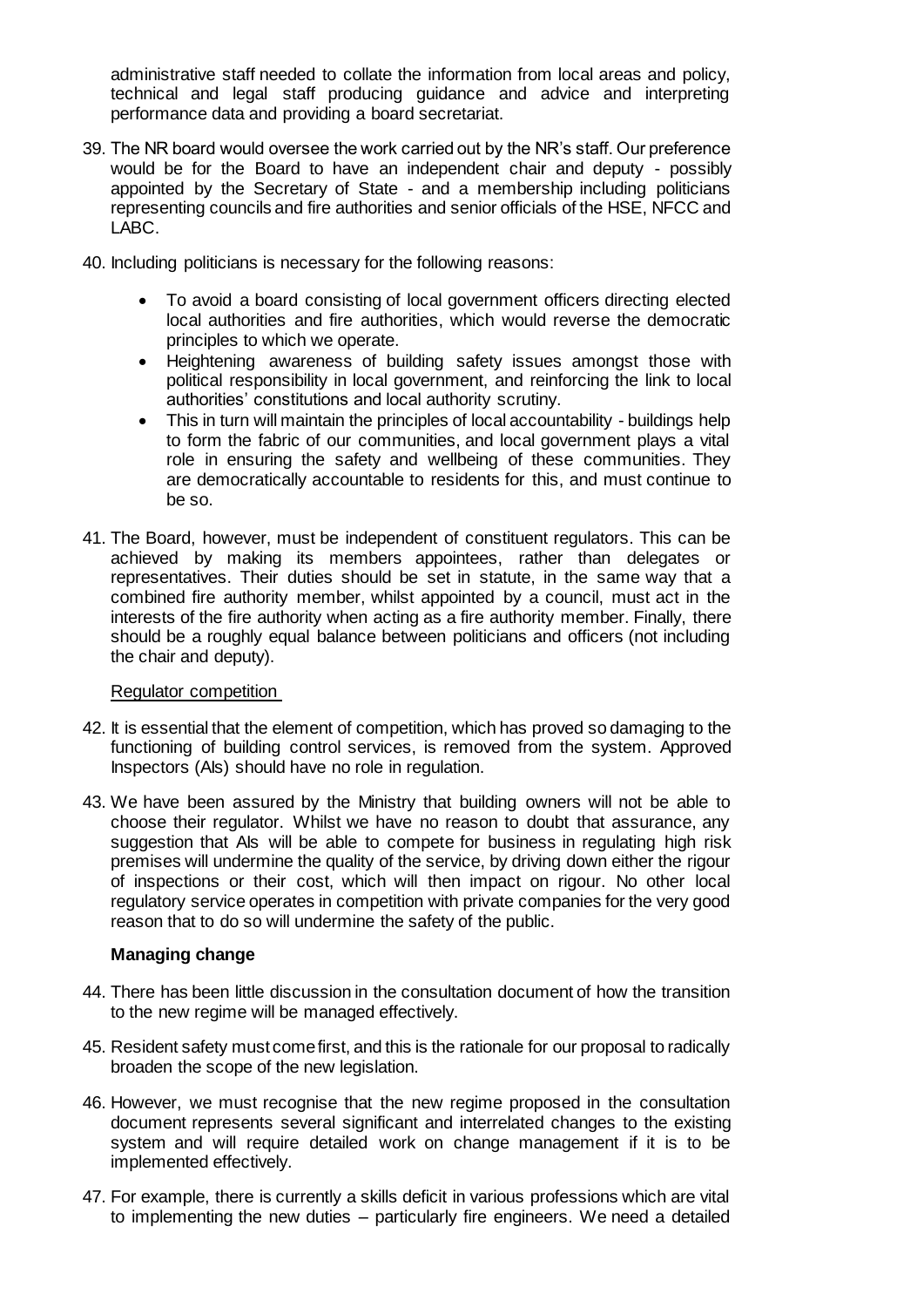plan for how Government will ensure this deficit is closed, e.g. through the implementation of a national training programme for fire engineers, and/or the scaling up of local government's own training initiatives.

- 48. We recommend a pragmatic approach whereby (as set out above) certain requirements only apply to certain buildings, and where a transition period – for example, of five years – applies to implementation. Without this, proposals will be simply undeliverable with available resources and skills levels.
- 49. **Finally**, we note that the consultation does not deal with the procurement proposals in Dame Judith's report. This is a serious omission, and we have suggested (nonexhaustively) how procurement issues could be accounted for in our detailed response below.

# **Detailed responses to questions**

#### **Question 1.1**

**Do you agree that the new regime should go beyond Dame Judith's recommendation and initially apply to multi-occupied residential buildings of 18 metres or more (approximately 6 storeys)? Please support your view**

We agree that the new regime needs to go beyond Dame Judith's recommendation.

The LGA does not believe that the height of a building gives an accurate indication of its safety risk – a view which is supported by our members with experience in tackling safety issues, and by the recent fire in Barking, which occurred in a building below 18 metres.

It is the LGA's view that the vulnerability of residents and the complexity of buildings are the key factors in determining that risk. We have previously called for all buildings where vulnerable people sleep to be included and reiterate this call here.

We are concerned that the consultation proposals risk creating a two-tier system in which buildings out of scope are not regulated in a way which is commensurate with their risk.

However, we are also aware that there are severe capacity constraints in the system which need to be addressed, and which would prevent the type of enforcement envisaged in the proposals from being carried out effectively if they were applied to all buildings

In addition, a blanket application of the new regime to all buildings would impose significant costs on duty holders in some buildings that are not considered high risk.

We therefore support a pragmatic solution, where the regime initially applies to the most high-risk buildings, and is gradually expanded to cover other buildings in order of risk. This will enable effective, proportionate enforcement.

Secondary legislation could be laid which specifies a timescale for the expansion of the regime's scope. This will allow regulators and building owners certainty about which measures will apply when.

However, flexibility needs to be built into the system to allow adjustment in the light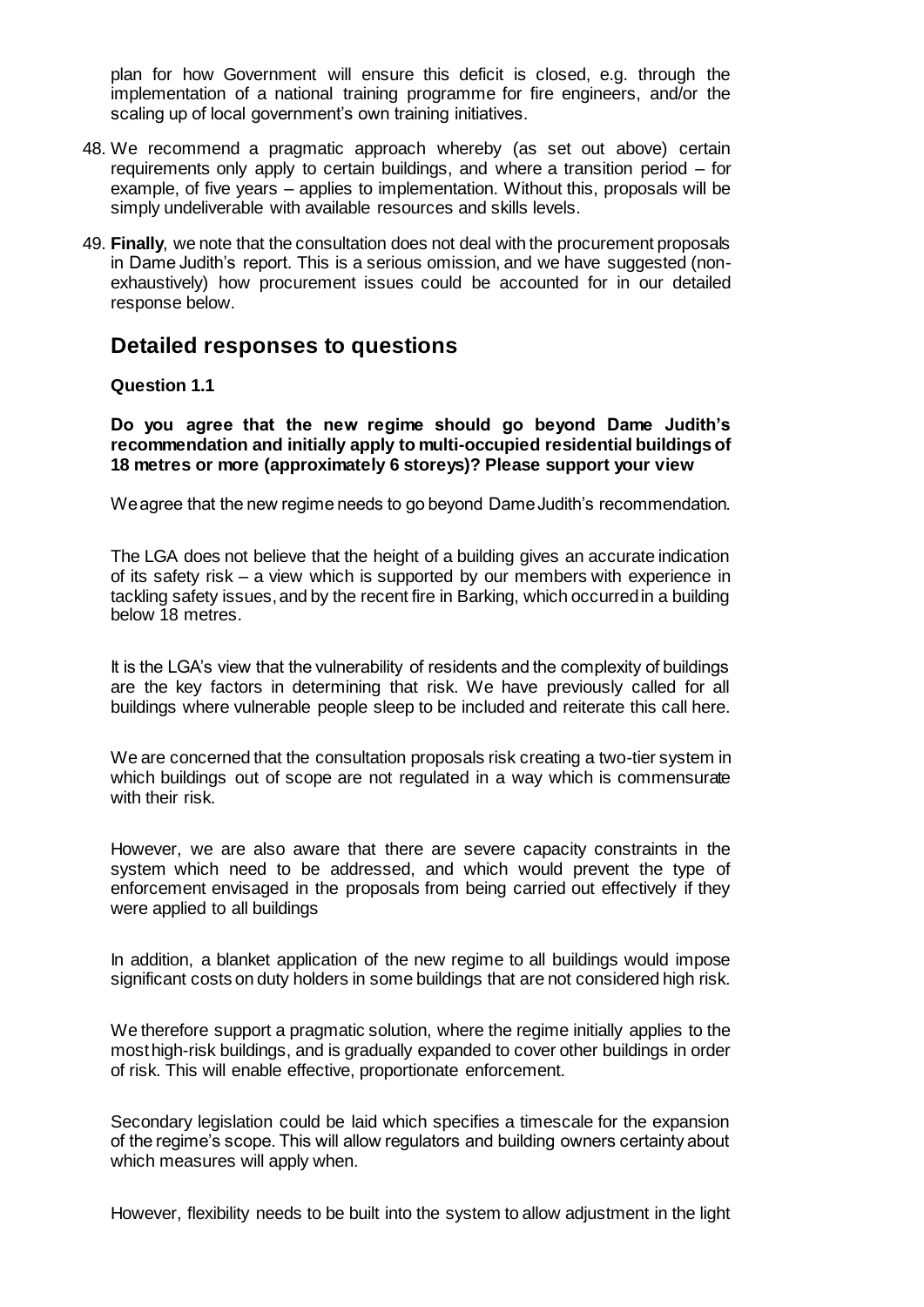of experience, both in relation to the pace of roll-out and new information on risk. The system needs to be able to rapidly adapt to the emergence of a new, previously unforeseen problem. The inability to do so in relation to ACM cladding is one of the major flaws in the existing system. The system also needs t to be able to respond to technological advances e.g. such as the increased use of energy storage systems in high rise residential buildings as part of measures to reduce CO2 emissions and to protect against extremes of weather.

If height is to be used as an indicator of risk, 18m (extending perhaps to 11m over time) makes sense as the height that has for many years been the trigger point for tougher fire safety regulations but 6 storeys might be a better definition than 18m, as whatever height is chosen, developers will seek to build just below it.

We can see no logic in the decision to set a higher limit at Gateway 1 (30 meters) than at Gateways 2 and 3 – this misses vital opportunities to address fire safety issues at an early stage

Finally, none of these reforms will work if the issues with Approved Document B are not addressed

## **Question 1.2**

#### **How can we provide clarity in the regulatory framework to ensure fire safety risks are managed holistically in multi-occupied residential buildings?**

One way to ensure that buildings of all heights are consistently regulated would be by making the new regime apply to all buildings through a new piece of legislation, as set out in our proposal above.

We propose that fire and rescue services (FRS) have primary responsibility for fire safety in all parts of all multi-occupancy buildings under this new legislation.

This would include any parts of the building used for non-residential purposes (shops, car parks etc.).

This approach will allow buildings – including mixed-use – to be regulated holistically. It would also ensure the FRS was well placed to advise on extending the more stringent requirements of the proposed new regime.

The FSO's approach to identifying a "responsible person" has, in practice, been difficult to enforce. We recommend that the definition of "accountable person" in the new legislation learns from these failings, and instead specifies that there is to be one accountable person for all parts of a building

The Housing Act should continue to apply in these buildings except in relation to fire hazards.

The exception to the above approach should be for HMOs, which are generally small enough that enforcement for all parts and all hazards, including fire safety, could be taken under the HHSRS, which is well-adapted for these types of buildings.

This should be supported by a legal duty to cooperate on local housing authorities and fire and rescue services, to ensure that relevant hazards such as electrical safety are dealt with holistically.

We would suggest learning from the better examples of joint working protocols between housing enforcement and fire and rescue enforcement (or indeed, police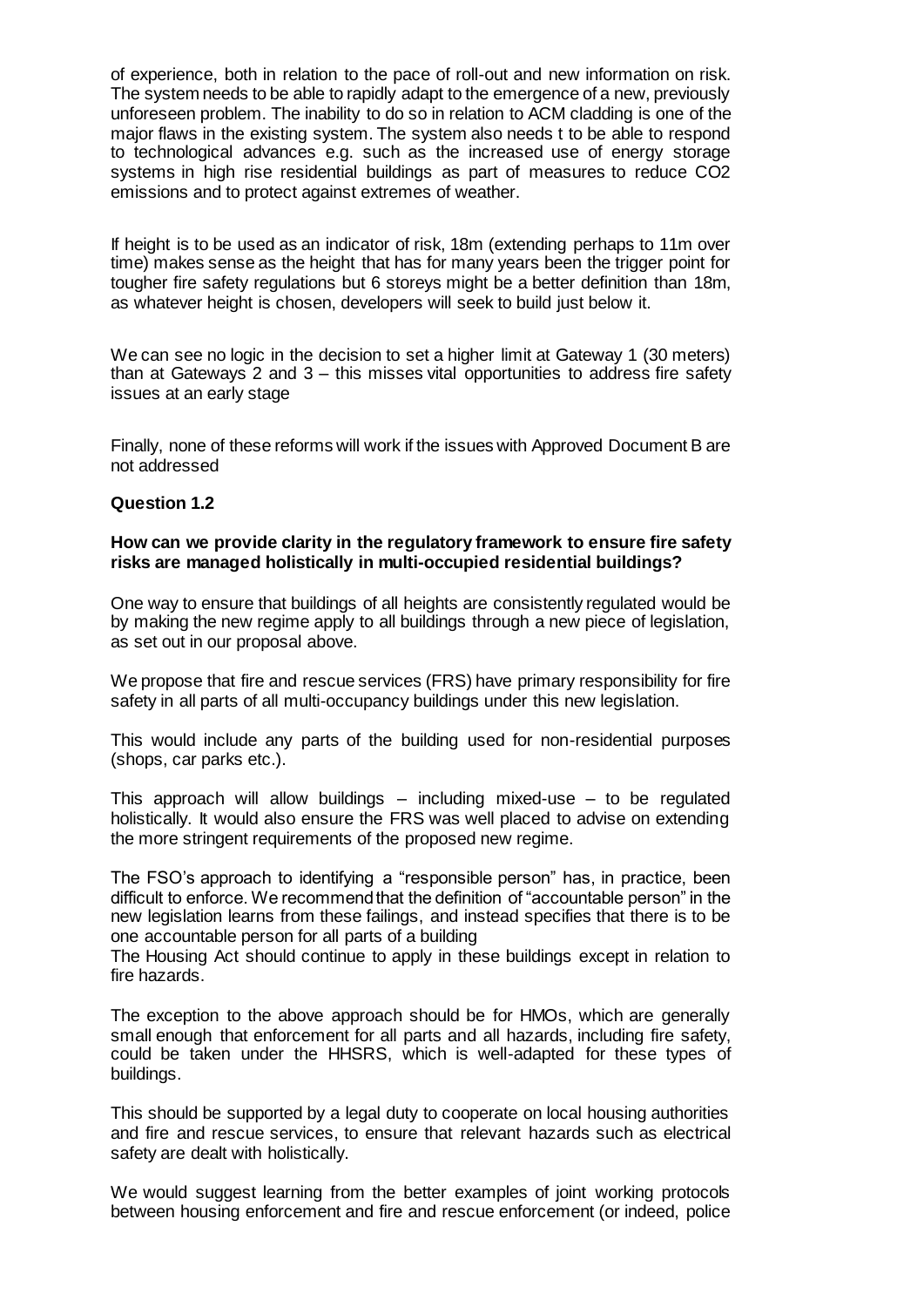and fire and rescue), to understand how this duty to cooperate could be implemented

**Q. 1.3 If both regimes are to continue to apply, how can they be improved to complement each other?**

Please see our answer to question 1.2

**Q 1.4 What are the key factors that should inform whether some or all nonresidential buildings which have higher fire rates should be subject to the new regulatory arrangements during the design and construction phase? Please support your view.**

This answer also covers Q1.5-1.7

 $\overline{a}$ 

As set out in our over-arching proposal, the scope of the new regime should be based on risk, judgments of which will need to be made by fire safety and building regulation specialists, who will want to consider the design of a building, the specific vulnerabilities of residents, and the ratio of staff to residents

In our responses to previous relevant consultations, we have called for proposals to apply to all buildings where vulnerable people sleep, including supported and sheltered housing, hotels, hospitals, boarding schools and student accommodation. We reiterate this here – any building which is considered higher-risk, including workplaces, places of assembly, and places of entertainment – should be considered at the design and construction phase in order to see how best to mitigate the risks through the design (e.g. the layout of a nightclub, the number of exits, and the materials used.

Moreover, the use of a building may change in ways that are not anticipated during the design and construction phase. This is currently the case with hundreds of office blocks that are being converted to residential buildings. There is evidence to show that these buildings – which were not purpose-built for residential occupation – are subject to particular kinds of risks, $1$  and may need particular scrutiny by the new regulator.

Legislation will also need to allow for flexibility should issues come to light which are currently unforeseen, and the proposed BSR should be tasked with making these judgements

The exception would be where a building that is not inherently risky is used as a workplace where a particular high risk activity takes place. This should be dealt with under the FSO, as is currently the case.

#### **Q 1.8 Where there are two or more persons responsible for different parts of the building under separate legislation, how should we ensure fire safety of a whole building in mixed use?**

See our answer to question  $1.2 - a$  single accountable person should be responsible for fire safety in all parts of a mixed-use, multi-occupancy building. This should be the freeholder. Where there is more than one freeholder, it should apply to them all equally with a duty to cooperate placed on each and every freeholder.

<sup>1</sup> The LGA's 2018 survey on permitted development rights found that 92% of responding local authorities were moderately or very concerned about the quality or design of housing resulting from permitted development orders

[https://www.local.gov.uk/sites/default/files/documents/Permitted%20devel](https://www.local.gov.uk/sites/default/files/documents/Permitted%20development%20survey%202018%20-%20report%20FINAL_1.pdf) opment%20survey% [202018%20-%20report%20FINAL\\_1.pdf](https://www.local.gov.uk/sites/default/files/documents/Permitted%20development%20survey%202018%20-%20report%20FINAL_1.pdf)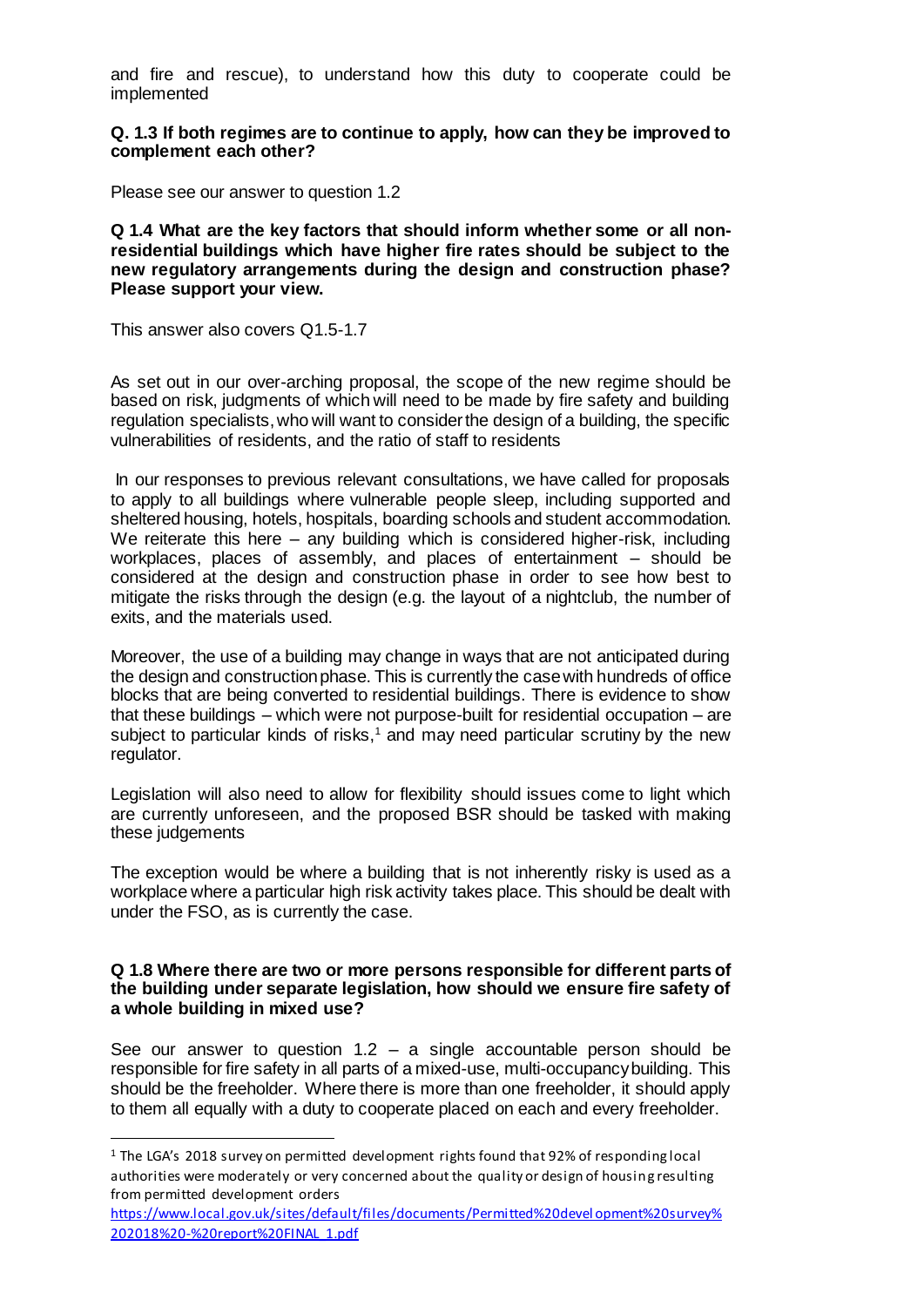Where a building is mixed use and one use is residential it should be dealt with under the new legislation as far as structural issues and compartmentation are concerned. This is because fire does not distinguish between use - the safety of residents in a mixed use building is dependent on the risk of fire in commercial parts of the building and on the successful operation of compartmentation.

However, this does not mean that individual duty holders in businesses should be relieved of their responsibility for fire safety issues in the workplace. To give an example, the duty holder running a restaurant should be responsible under the FSO for fire safety in the same way that they would if this was a single-use premises, but the freeholder should be responsible for ensuring that any fire in the restaurant does not spread beyond the compartment or obstruct residents means of escape.

Currently, the remit of the Housing Act in these buildings is over residential parts, and FSO has jurisdiction over commercial parts and any common areas between the two. In the absence of common parts, the FSO will also have jurisdiction over more parts of the building if compartmentation between the residential and commercial parts is breached

However, this arrangement does not work well in practice – firstly, it is not always possible to tell whether compartmentation is breached. Secondly, the RRO does not always allow fire safety breaches in the commercial parts of a building to be addressed, if there are not enough people occupying those commercial parts – this leaves occupiers of all parts of the building vulnerable to fire safety issues

Fundamentally, the current arrangement does not allow for a building to be looked at holistically

Our proposal would address these issues

## **Chapter 3: A new dutyholder regime for residential buildings of 18 metres or more**

# **Q. 2.1. Do you agree that the duties set out above are the right ones?**

Para 62b risks watering down the building regulations. As the paragraph states, it is already a requirement to comply with the building regulations, but the wording here does not convey that impression

"b. Ensure compliance with building regulations. While this duty already exists within legislation we would make clear that duty holders are accountable as follows:

 for Clients, making arrangements that are suitable for ensuring that the construction work can be carried out, so far as is reasonably practicable, in accordance with current building regulations;

 for Principal Designers, to ensure that, when preparing or modifying a design the designer must take into account the current building regulations;

 for Principal Contractors, so far as is reasonably practicable, construction work is carried out in accordance with current building regulations; "

We suggest a rewrite as follows:

 for Clients, making arrangements that are suitable for ensuring that the construction work can be carried out, so far as is reasonably practicable, in accordance with current building regulations;

 for Principal Designers, to ensure that, when preparing or modifying a design *the proposed changes and the finished building comply with* designer must take into account the current building regulations;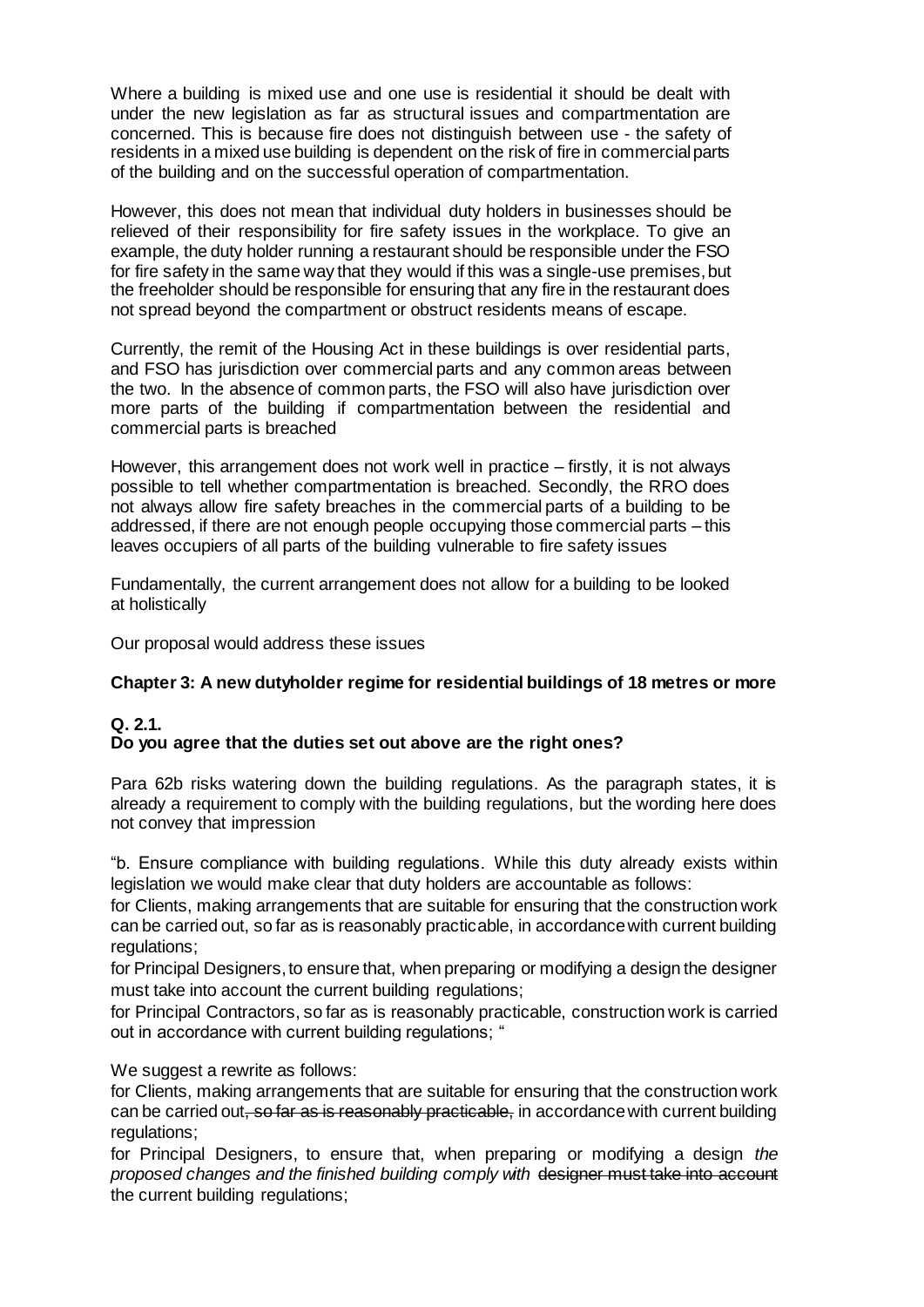for Principal Contractors, so far as is reasonably practicable, construction work is carried out in accordance with *– and the finished building complies with –* current building **regulations** 

## **Q. 2.2.**

#### **Are there any additional duties which we should place on duty holders? Please list.**

During construction phase of any contract there should be a specific duty holder responsibility on contractors to construct a safe building or, during a refurbishment project, to leave the building in a safe condition.

This will address well-documented issues whereby the responsibility for remediation – including cost implications – falls to the client, despite being caused by poor management by the constructor.

## **Q. 2.3.**

#### **Do you consider that a named individual, where the dutyholder is a legal entity, should be identifiable as responsible for building safety? Please support your view.**

Yes. It is essential that an individual is ultimately responsible for ensuring the safety of the building and that this individual is a UK resident. The experience of identifying and enforcing the remediation of ACM cladding has thrown up a number of relevant difficulties:

Identifying the owner of a building, requiring the owner to produce relevant documentation and requiring the owner to remediate the ACM cladding. Where owners are shell companies registered abroad it is difficult to achieve any of these functions and this has contributed to the length of time it has taken to make buildings safe.

The increase in duties envisaged in this consultation will only encourage more building owners to register their property with such shell companies in future unless someone who is prosecutable can be held to account for breaches of regulation.

## **Q. 2.4.**

#### **Do you agree with the approach outlined above, that we should use Construction (Design and Management) Regulations 2015 (CDM) as a model for developing dutyholder responsibilities under building regulations? Please support your view.**

We would add a requirement on dutyholders to ensure that procurement practices and procured solutions will promote safety requirements over cost considerations. This is in line with the recommendations in the final report of the Independent Review of Building Safety.

As part of these proposals, Government will need to consider contract law, and how existing contractor/client relationships will be made consistent with the new regime, e.g. a focus on safety outcomes, appropriate levels of responsibility on the client and contractor.

MHCLG should evaluate the need for a provision in the legislation that overrides provisions in existing contracts, to ensure where contracts last into the new regulatory framework, they are made consistent with the new regime, and particularly the requirements on dutyholders. This also applies to the tenancy or lease contracts between dutyholders and their residents and dutyholders.

Otherwise, existing contracts will provide a significant barrier to change. This is particularly important for design and build contracts, where the contractor has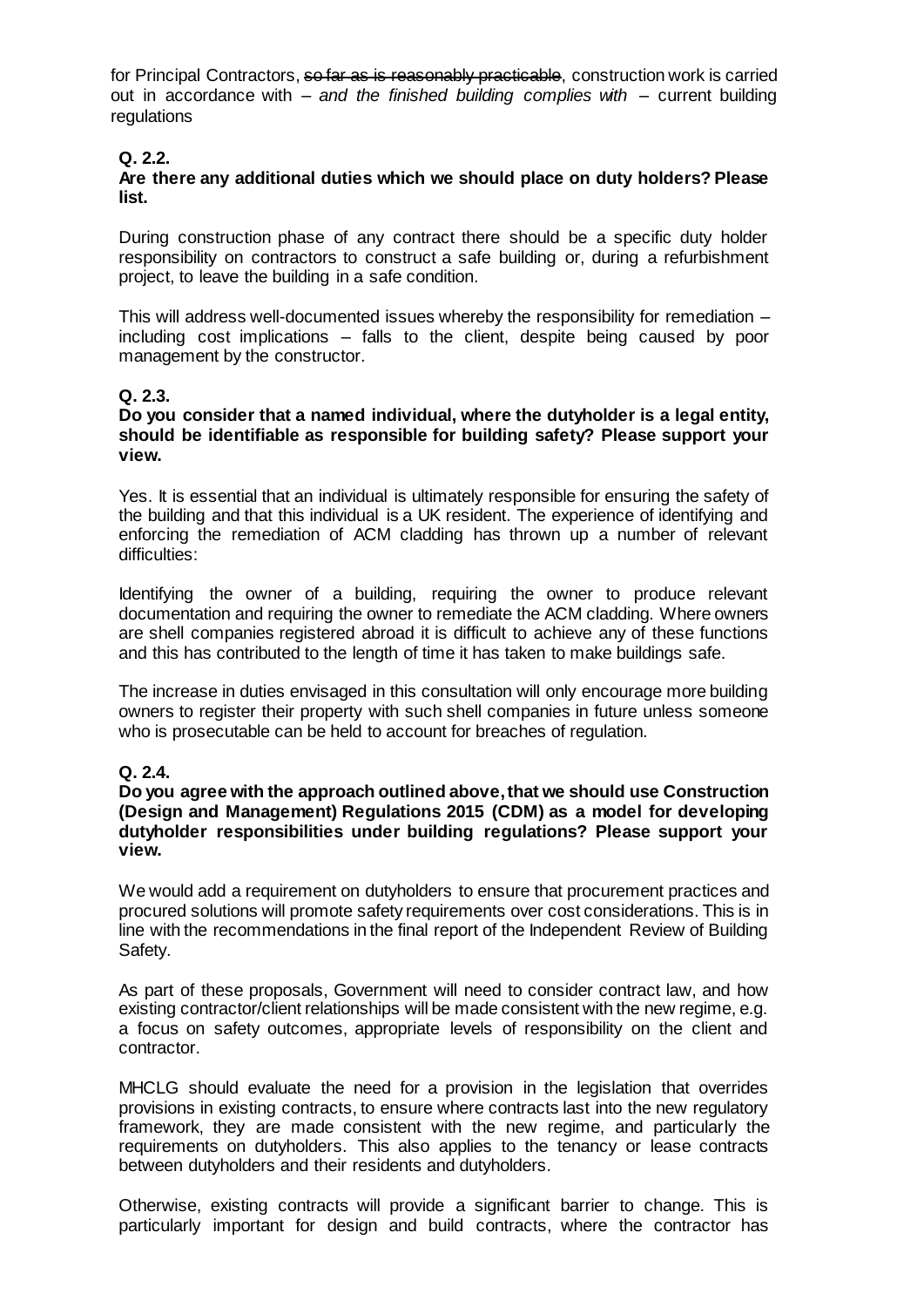significantly more control over project outcomes than the client.

**Q. 2.5.**

#### **Do you agree that fire and rescue authorities should become statutory consultees for buildings in scope at the planning permission stage? If yes, how can we ensure that their views are adequately considered? If no, what alternative mechanism could be used to ensure that fire service access issues are considered before designs are finalised?**

This may make sense as an interim measure. However, we are aware that the NFCC does not want FRSs to be statutory consultees going forward. At Gateway 1 the incentive on developers to produce an adequate fire statement is to avoid having to revisit this at Gateway 2 where we understand the NFCC feels it will have an opportunity to pick up any issues.

This issue needs further careful thought as there are things that are decided at the planning stage that are difficult to unpick later and aren't part of the building control process such as road layouts and the overall design of the project.

In any case, we can see no logic in the 30m height qualification being used here. If a building is considered high risk then it should be covered by this requirement. If the Ministry disagrees then we urge it to produce evidence of buildings which might be considered high risk but in relation to which there is no need to consider the views of the fire service at this stage.

# **Q. 2.6.**

**Do you agree that planning applicants must submit a Fire Statement as part of their planning application? If yes, are there other issues that it should cover? If no, please support your view including whether there are alternative ways to ensure fire service access is considered.**

Yes, we agree

# **Q 2.7**

**Do you agree that fire and rescue authorities should be consulted on applications for developments within the 'near vicinity' of buildings in scope? If so, should the 'near vicinity' be defined as 50m, 100m, and 150m or other. Please support your view.**

We agree that this should happen. The definition of "near vicinity" should be a matter for the National Fire Chiefs Council and should be reflected in Approved Document B.

## **Q. 2.8.**

# **What kind of developments should be considered?**

**• All developments within the defined radius,**

**• All developments within the defined radius, with the exception of single dwellings,**

# **• Only developments which the local planning authority considers could compromise access to the building(s) in scope,**

**• Other.**

The purpose of this rule is to consider whether a building could pose a risk to the safety of a building in scope. The fire and rescue authority, exercising powers devolved by the BSR, should be able to set out the type and position of buildings that need to be referred by the local planning authority, on the basis of risk. Alternatively, the BSR could set out these rules in statutory guidance.

This approach will allow the rule to be adapted should the nature of risk change over time, e.g. because of developments in fire-fighting equipment.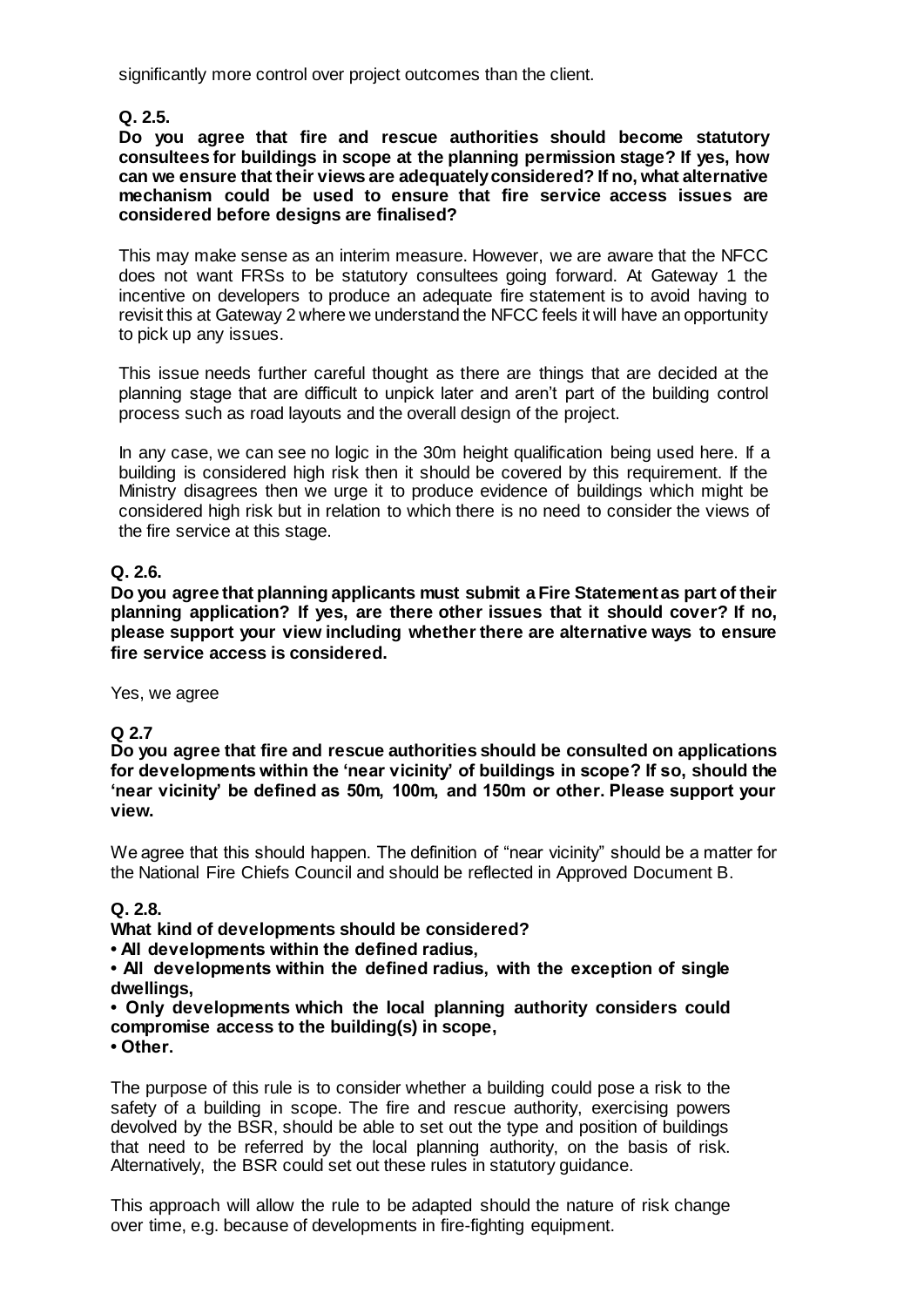# **Q. 2.9.**

**Should the planning applicant be given the status of a Client at gateway one? If yes, should they be responsible for the Fire Statement? Please support your view.**

Yes. We agree that the fire statement needs to be passed over along with other relevant information

## **Q. 2.10.**

#### **Would early engagement on fire safety and structural issues with the building safety regulator prior to gateway two be useful? Please support your view**

Yes but only on a cost-recovery basis as a service.

## **Q. 2.11.**

#### **Is planning permission the most appropriate mechanism for ensuring developers consider fire and structural risks before they finalise the design of their building? If not, are there alternative mechanisms to achieve this objective?**

An alternative approach would be that the applicant has to seek BSR approval on a range of matters at G1 and this approval is then submitted to the planning committee. It may be preferable to keep G1 simple and deal with the more complex issues at G2. If the proposal is so complex that the applicant fears failure at G2 will mean a return to the planning stage, they have the option of seeking BSR advice prior to G1.

## **Q. 2.12.**

## **Do you agree that the information at paragraph 89 is the right information to require as part of gateway two? Please support your view.**

In line with chapter 9 of the Independent Review report, the safety case should include products used in the building and details of procurement practices, alongside a case for how they contribute to the safety of the building.

Generally, however, legislation should allow for flexibility. With any new system there is a risk of omitting some requirement that turns out to be essential in practice. Equally there is a risk of imposing statutory requirements that turn out to be unnecessary in practice. We would prefer to see statute refer to 'such information as the BSR might reasonably require'.

In terms of dutyholder impact, these proposals will have an impact on the fee costs of construction and existing contract forms will have to be reviewed so that they don't prove a barrier for implementation.

Dutyholders will also need clarification around which standard will be defined for the 3D digital model of the building, whether it will be required to be updated as the building is modified by repair or reinvestment, and whether it is intended that regulators retain copies of plans and 3D models.

## **Q. 2.13.**

## **Are these the appropriate duty holders to provide each form of information listed at paragraph 89?**

Consideration must be given to how contractors can be incentivised by their role as a dutyholder to construct a safe building, or – during a refurbishment project – to leave the building in a safe condition. Clients must have redress where this is not the case. This is particularly important for design and build contracts, where the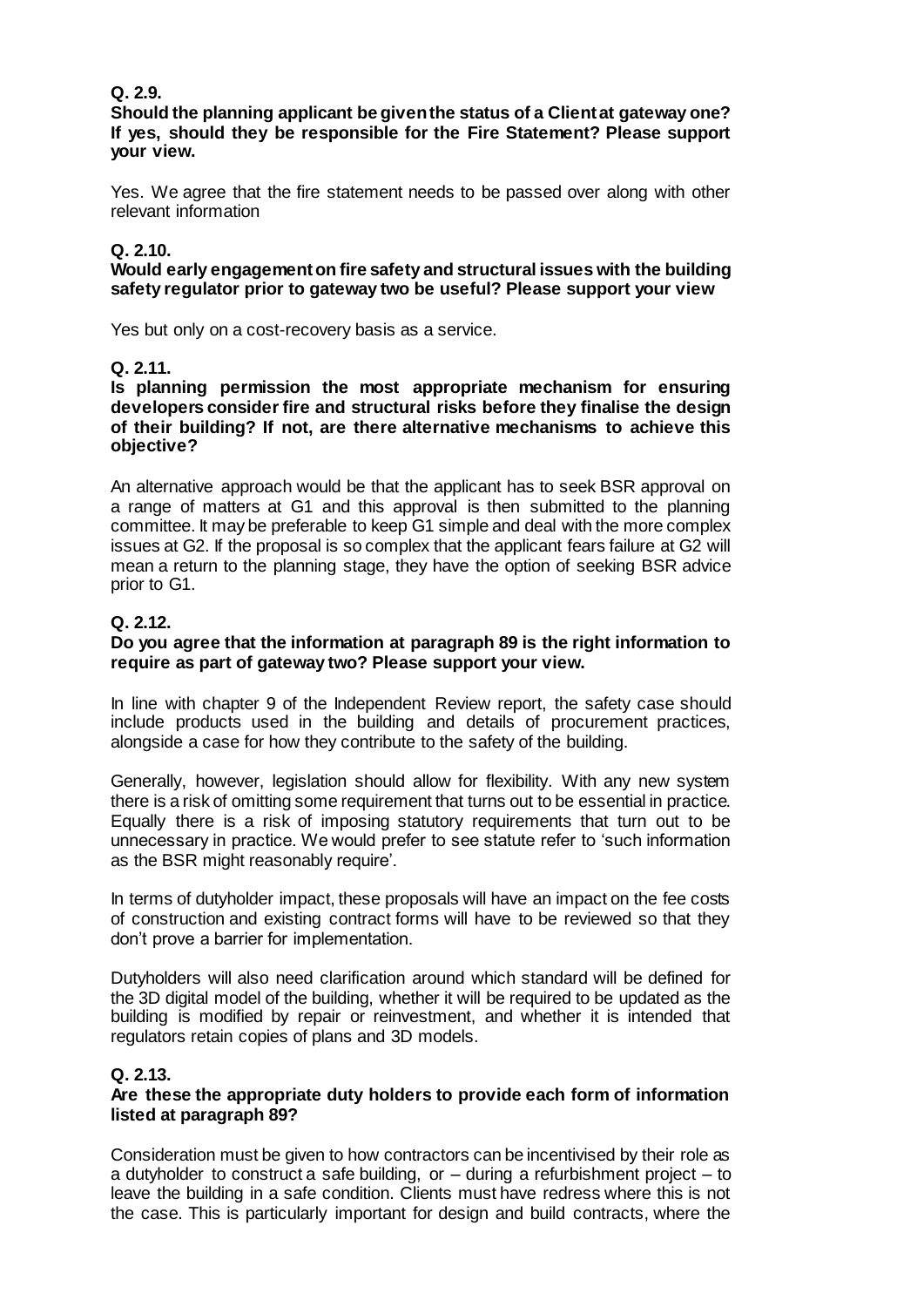contractor has significantly more control over project outcomes than the client.

As part of these proposals, Government will need to consider contract law, and how existing contractor/client relationships will be made consistent with the new regime, e.g. a focus on safety outcomes, appropriate levels of responsibility on the client and contractor. Otherwise, existing contracts will provide a significant barrier to change.

MHCLG should evaluate the need for a provision in the legislation that overrides provisions in existing contracts, to ensure where contracts last into the new regulatory framework, they are made consistent with the new regime, and particularly the requirements on dutyholders. .

## **Q. 2.14.**

## **Should the Client be required to coordinate this information (on behalf of the Principal Designer and Principal Contractor) and submit it as a package, rather than each dutyholder submit information separately?**

Any solution needs to ensure that information provided by all dutyholders is streamlined and consistent. Many of the issues faced by local authority building owners have been caused by lapses in communication from the contractor. This has led to issues where local authorities do not have all of the required information in relation to their own building. It is therefore vital that the client has sight of all information submitted by the principal designer and contractor.

## **Q. 2.15.**

## **Do you agree that there should be a 'hard stop' where construction cannot begin without permission to proceed? Please support your view**

Yes. We think it prove very difficult to undo work that has started without being properly approved and in the absence of a hard stop, confusion over permission may creep into the system. However, we support a staged approach.

# **Q. 2.16.**

#### **Should the building safety regulator have the discretion to allow a staged approach to submitting key information in certain circumstances to avoid additional burdens? Please support your view.**

Please see our answer to question 2.15 - staged inspections during the construction stage will prevent undue delays to the building being certified at the occupation stage

However, this should be subject to regulator discretion, which is particularly likely to be needed for existing buildings already in occupation

## **Q. 2.17.**

#### **Do you agree that it should be possible to require work carried out without approval to be pulled down or removed during inspections to check building regulations compliance? Please support your view.**

Yes - this will remove incentives to carry out work without permission, and without keeping adequate records demonstrating compliance. Moreover, if work has been carried out without approval, invasive or destructive inspections will be needed to check whether it's safe.

Without this power and that in the next question the BSR will be powerless and will fail. However, the cost implications of this should lie with the dutyholder at construction stage, which we have proposed should be the building contractor.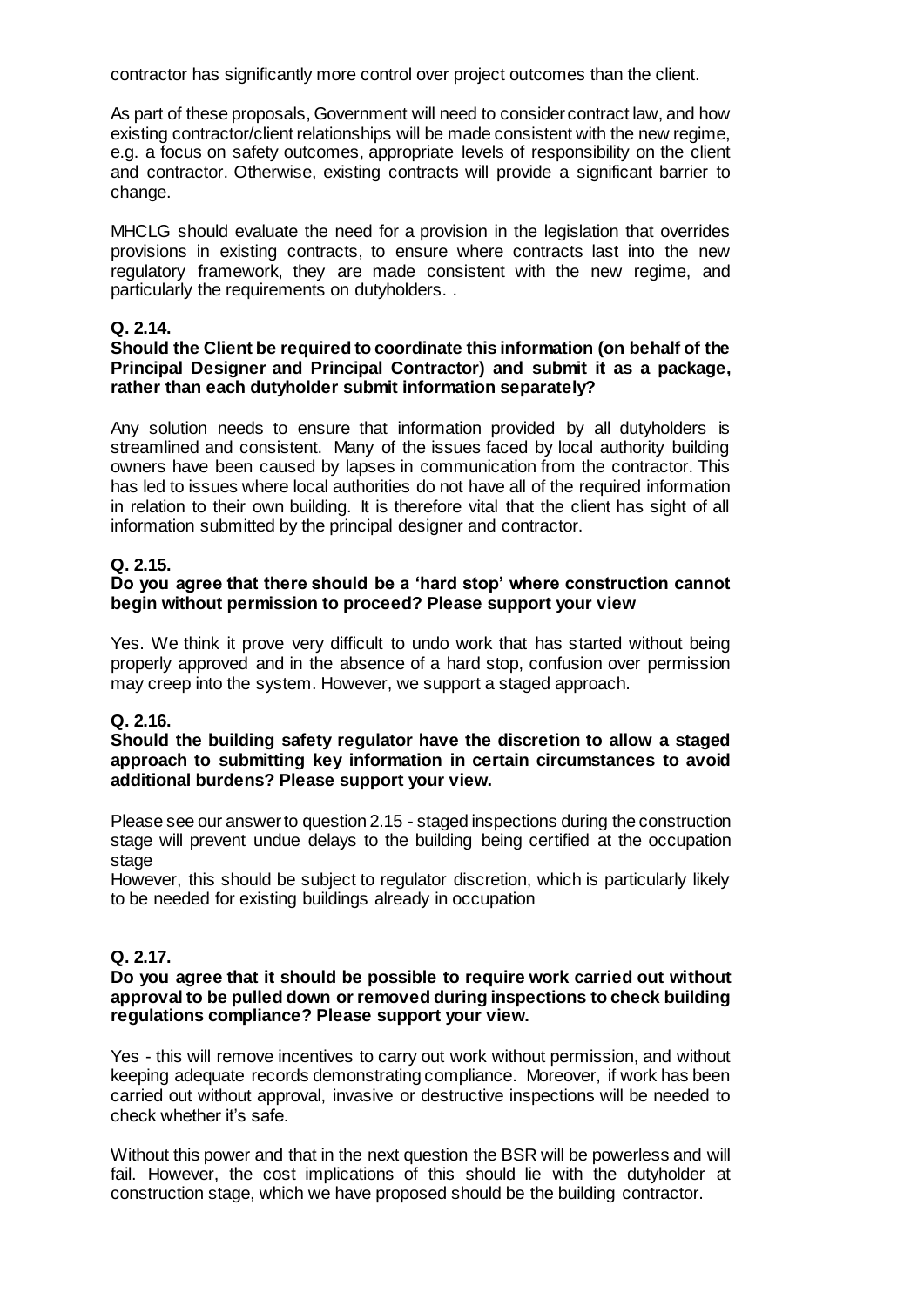## **Q. 2.18.**

**Should the building safety regulator be able to prohibit building work from progressing unless non-compliant work is first remedied? Please support your view**

Yes for the same reasons as the previous question

# **Q. 2.19.**

**Should the building safety regulator be required to respond to gateway two submissions within a particular timescale? If so, what is an appropriate timescale?**

No, this should not be subject to a timetable. The time it takes to respond will be affected by a wide range of factors, including: complexity of the buildings; how competent the regulators decide the applicant is and how robust their fire safety measures are; funding.

Lessons can also be taken from the current planning process, which allows for delays to responses subject to several factors, e.g. whether a valid application has been made, whether supporting evidence has been submitted in the correct format etc.

It would therefore be better to have a requirement for the response to be in a reasonable timescale rather than a specific time, proportionate to the risk and to how complex, innovative or out of the ordinary a project is. It would be unfair to expect regulators to turn around a project like the Shard in the same time that they do more standardised designs. The regulator could be obliged to indicate in its enforcement policy what timescales could typically be expected

# **Q. 2.20.**

#### **Are there any circumstances where we might need to prescribe the building safety regulator's ability to extend these timescales? If so, please provide examples**

This question does not arise if the 'reasonable and proportionate' wording is used rather than a specific time period.

## **Q. 2.21.**

#### **Do you agree that the Principal Contractor should be required to consult the Client and Principal Designer on changes to plans?**

In principle this should ensure that the client and designer would have guilty knowledge of any breaches by the contractor – but is it practical; and is it reasonable to assume that they would have sufficient expertise to understand what constituted a breach at this level of detail.

To address this issue, there should be a duty placed on principal contractors to construct a safe building or, during a refurbishment project, to leave the building in a safe condition. This will give contractors the incentive to carry out high-quality work, and prevent the cost implications of any shoddy work by contractors falling on dutyholders

## **Q. 2.22.**

#### **Do you agree that the Principal Contractor should notify the building safety regulator of proposed major changes that could compromise fire and structural safety for approval before carrying out the relevant work?**

Yes, we agree that this proposal is essential. The duty which we propose in our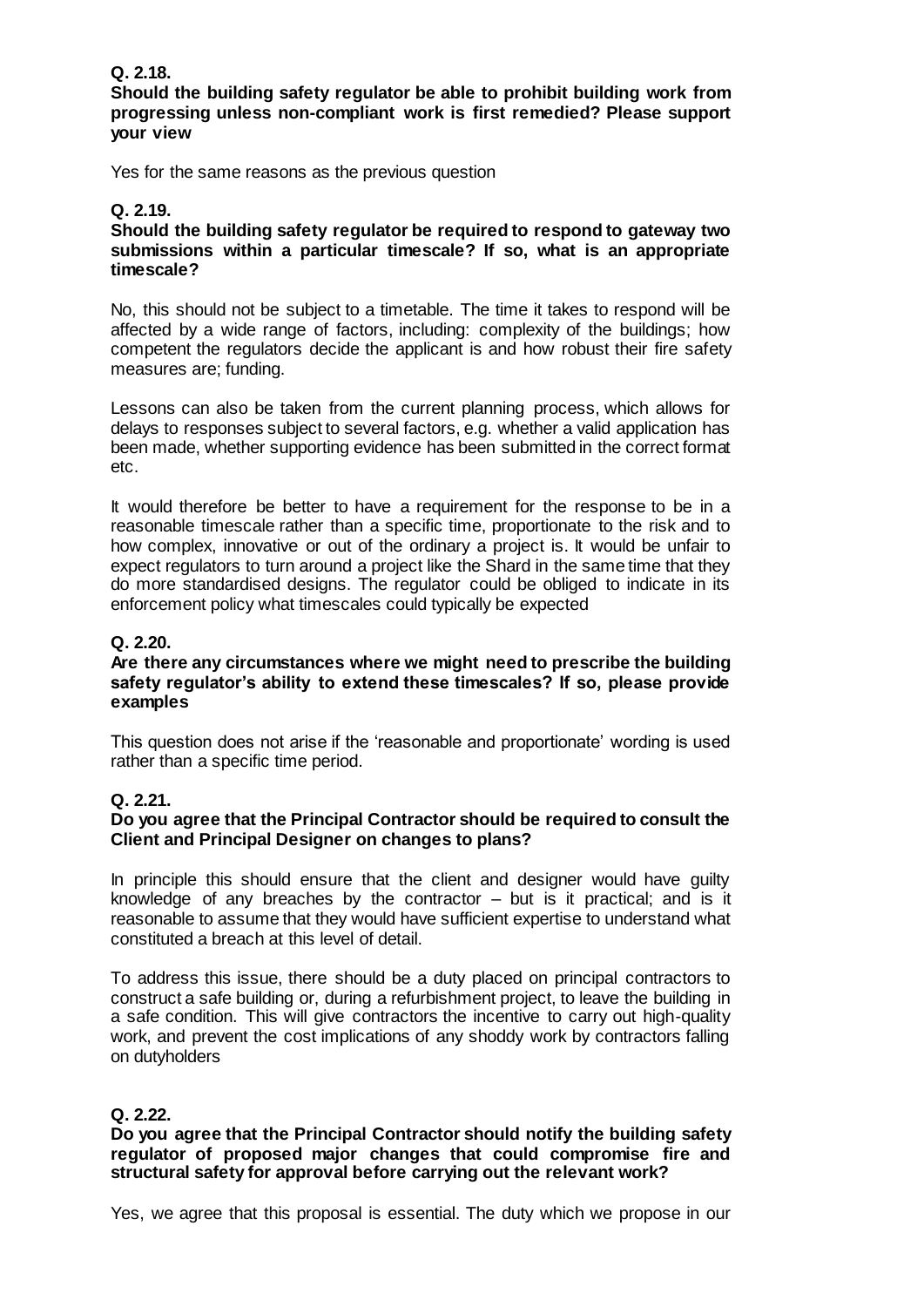answer to question 2.21 will create the incentives to deliver it.

**Q. 2.23.**

**What definitions could we use for major or minor changes?**

**• Any design change that would impact on the fire strategy or structural design of the building;**

**• Changes in use, for all or part of the building;**

**• Changes in the number of storeys, number of units, or number of staircase cores (including provision of fire-fighting lifts);**

**• Changes to the lines of fire compartmentation (or to the construction used to achieve fire compartmentation);**

**• Variations from the design standards being used;**

**• Changes to the active/passive fire systems in the building;**

#### **Other – please specify**

All of the above, including when there are changes to our understanding of a material factor relating to fire safety. Design changes should also include major changes in the products used to construct a building, and Approved Document B could provide a starting point for which products are considered relevant.

## **Q. 2.24.**

**Should the building safety regulator be required to respond to notifications of major changes proposed by the dutyholder during the construction phase within a particular timescale? If yes, what is an appropriate timescale?**

See our answer to 2.19

#### **Q. 2.25.**

**What are the circumstances where the Government might need to prescribe the building safety regulator's ability to extend these timescales?**

See our answer to 2.20

## **Q. 2.26.**

**Do you agree that a final declaration should be produced by the Principal Contractor with the Principal Designer to confirm that the building complies with building regulations? Please support your view.**

If this requirement is introduced the wording should correspond with that of the requirements placed separately upon the designer and contractor, rather than a general one of complying with building regulations.

As set out in our answer to question 2.21, this should include a requirement on designers and contractors to construct a safe building.

## **Q. 2.27.**

**Should the building safety regulator be required to respond to gateway three submissions within a particular timescale? If so, what is an appropriate timescale?**

See our answer to 2.19

## **Q. 2.28.**

**Are there any circumstances where we might need to prescribe the building safety regulator's ability to extend these timescales? If so, please support your view with examples**

See our answer to 2.20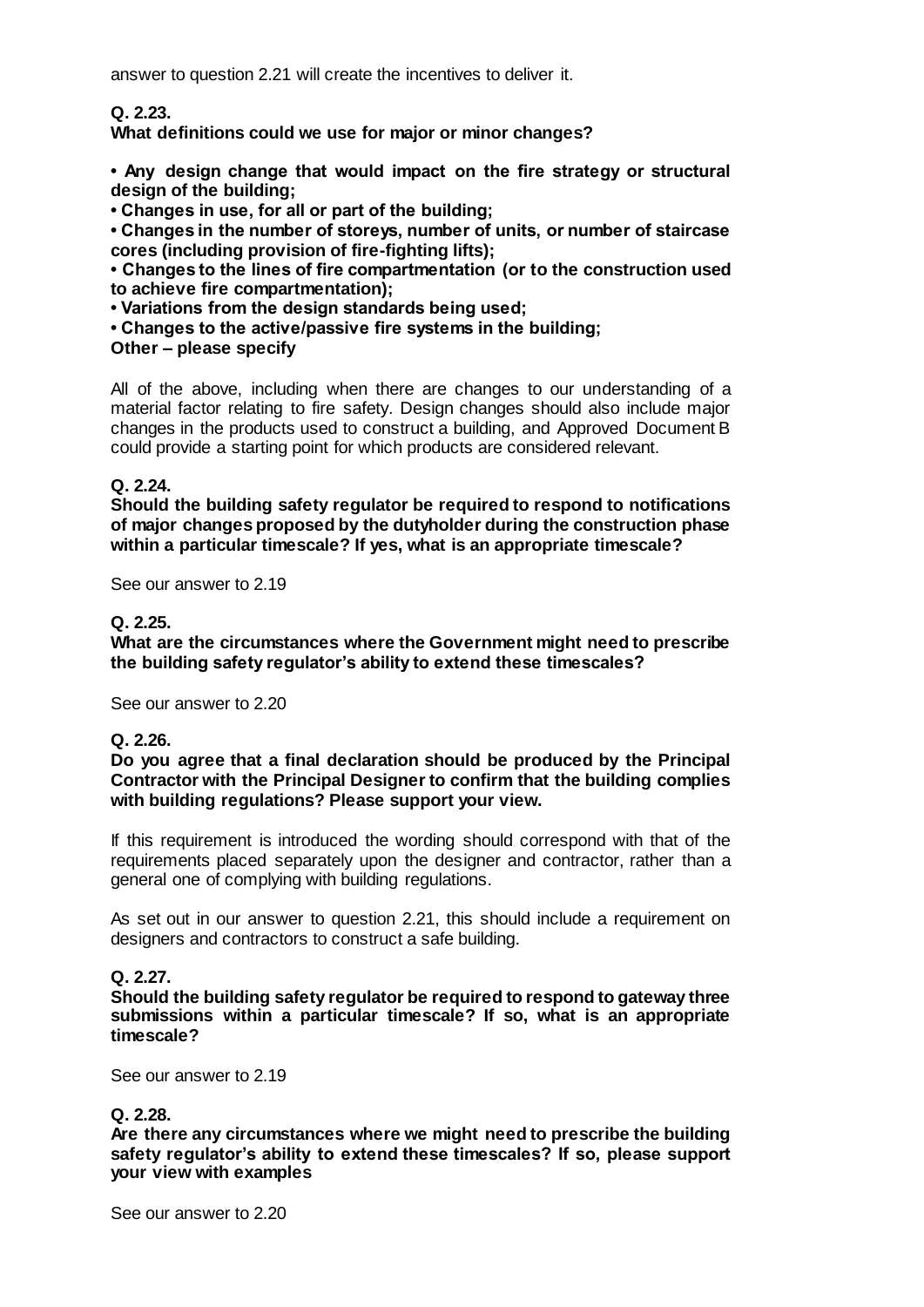# **Q. 2.29.**

**Do you agree that the accountable person must apply to register and meet additional requirements (if necessary) before occupation of the building can commence? Please support your Please support your view**

Yes, see our answer to the following question

#### **Q. 2.30.Should it be an offence for the accountable person to allow a building to be occupied before they have been granted a registration for that building? Please support your view.**

Yes – this is the whole point of the reform we are engaged upon. Allowing a building to be occupied before the registration has been granted raises the probability that at some point a building will be occupied that does not comply with safety regulations. Not only does this place residents at risk while they are in the building, but decanting a building once its unsafe nature becomes clear is likely to see residents forced into temporary accommodation, which often comes with its own set of risks, disrupting children's' school attendance and parents work. Investigating the safety of a building is likely to be more complicated if it is occupied, and if it is occupied by leaseholders then the financial position – should remedial work prove necessary – is likely to be unsatisfactory, as has been the case to date.

#### **Q. 2.31.Do you agree that under certain circumstances partial occupation should be allowed? If yes, please support your view with examples of where you think partial occupation should be permitted**

We do not agree with this.

In theory, this could be acceptable if it were possible for one part to be occupied safely even though another part was not ready for occupation, for example, where a retail premises on the ground floor could be safely occupied but a flat above could not, and where the necessary work to make the flat safe could be carried out without compromising the safety of the occupiers of the retail premises.

However, we see an essential part of this reform as treating buildings as a whole. A failure of compartmentation in a block of flats could have implications for those using retail premises below even if the flats were unoccupied. Any watering down of the requirement to obtain registration before occupation begins, is likely to see commercial pressures leading to this becoming standard practice and inevitably the occupiers in such circumstances, probably having taken up residence with no knowledge of other flaws in the building will see their business disrupted by subsequent remediation works to other parts of the building or their investment as leaseholders threatened by incomplete and or ongoing works elsewhere in the building.

## **Q. 2.32.Do you agree with the proposal for refurbished buildings? Please support your view**

We support this but with the caveat that more thought needs to be given to how gateway three will operate in the case of refurbishment that despite being major, does not require a decant of the building. It would make no sense to require occupants to be decanted prior to Gateway three approval in these cases.

Where the work requires decanting in any case, re-occupation should not be permitted until Gateway three is passed.

**Q. 2.33. Do you agree with the approach to transitional arrangements for gateways? If not, please support your view or suggest a better approach?**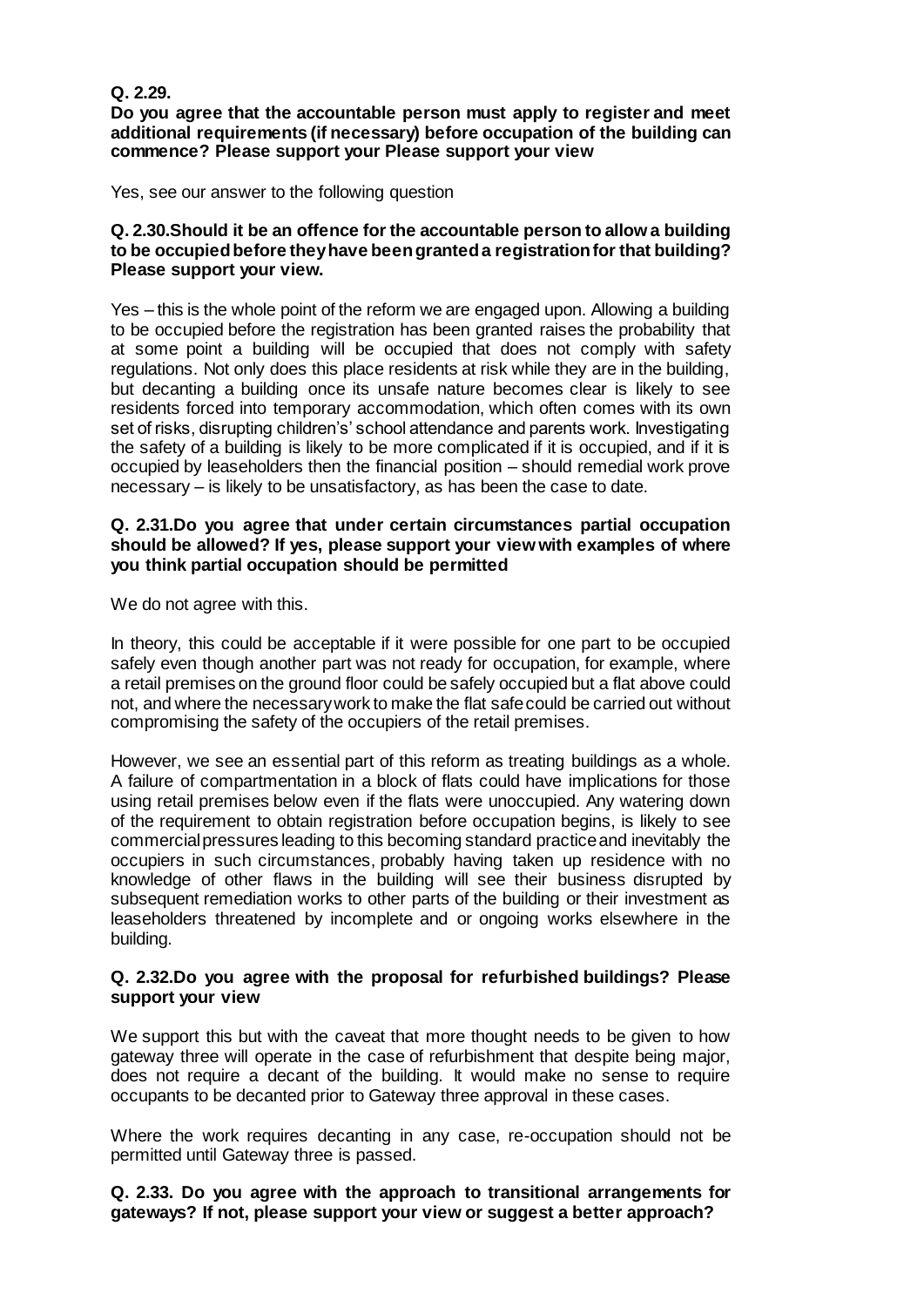We support the suggested approach. We also propose that all buildings already occupied will have to produce a safety case to satisfy the regulator and that this should include the elements covered at gateways 1 and 2.

## **Q. 3.1. Do you agree that a safety case should be subject to scrutiny by the building safety regulator before a building safety certificate is issued?**

Please support your view.

We question the concept of safety certificates. We agree that there needs to be some record of whether the BSA has seen the safety case and has objection to it or requires action. However, the term "safety certificate" implies that the regulator has 'approved' the building as safe. This risks transferring responsibility from the duty holder to the regulator. The responsibility for the safety of a building should rest with the duty holder. The role of the regulator is to consider whether there are grounds to take enforcement action in the safety case or in the dutyholder's failure to deliver the commitments in the safety case. This is not the same as approving the building as safe.

Thought needs to be given to how this works with buildings already in occupation. If the safety case is unsatisfactory or the duty holder is not complying with its own safety case the regulator must be able to take a range of action designed to ensure compliance. Evacuation should only be used as a last resort where there is immediate danger to life.

The proposals are also unclear as to which risk levels are acceptable in a building before the building safety certificate is issued.

Currently, if regulators such as HSE and FRS deem a building unsafe for occupation, they issue prohibition notices. However, these are generally used when the building is deemed to pose an imminent risk to safety – this is clearly too low a bar to be used with the building safety certificate.

This matter should be determined by the BSR and set out clearly in enforcement policy documents.

#### **Q. 3.2. Do you agree with our proposed content for safety cases? If not, what other information should be included in the safety case?**

We do not believe that mere reference to a resident engagement strategy is enough. The regulator must be assured that if residents raise a safety concern there is a guarantee that it receives proper attention and that residents know who to contact if they are not satisfied on this point

The safety case must contain evidence of the materials used in and method of construction, details of subsequent strengthening/refurbishment, and evidence of procurement exercises, alongside a case for how product and procurement decisions contributed to the overall safety of the building.

This is particularly important in the case of buildings that are or are suspected of being constructed using large panel systems and similar methods.

## **Q. 3.3. Do you agree that this is a reasonable approach for assessing the risks on an ongoing basis? If not, please support your view or suggest a better approach**

Yes with two caveats: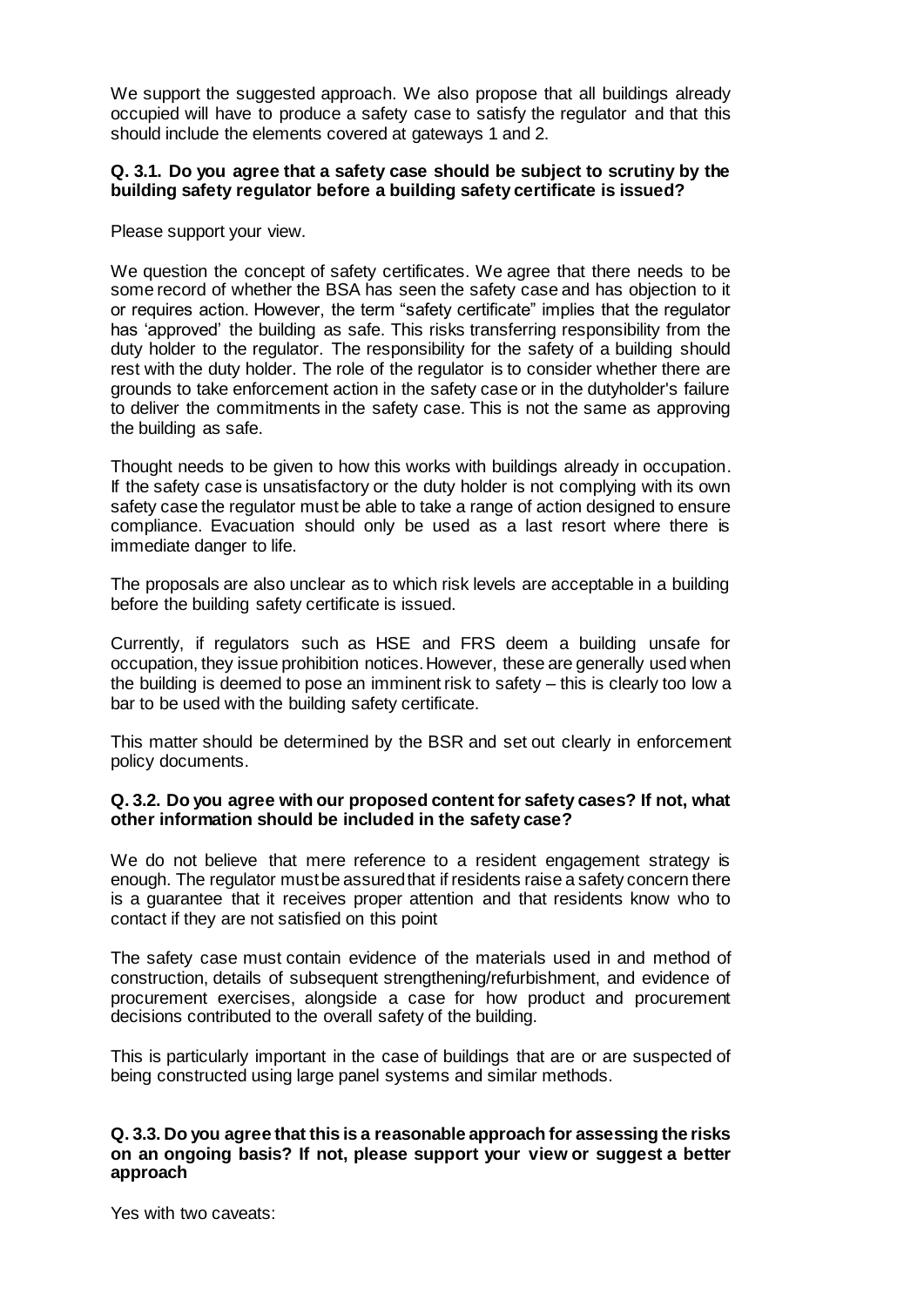Major refurbishment should trigger a review and the five year cycle should then begin afresh from the conclusion of that review. It is unclear whether this is what the consultation envisages

Thought will need to be given to the timescale for imposing these requirements on existing buildings. In particular, it is likely to take considerable time to establish whether buildings are large panel system buildings and if they are, whether they have been strengthened and the condition of the concrete. We anticipate a peak in demand for the relevant expertise once the regulations come into force and the need to establish the safety of these buildings needs to be balanced against the practical limits of capacity and the dangers that arise from decanting residents.

#### **Q. 3.4.Which options should we explore, and why, to mitigate the costs to residents of crucial safety works?**

We agree that the government should work with the insurance industry to seek solutions to this issue for problems arising once the new regime has been implemented.

However, we do not anticipate that this work will deliver solutions to the cost of remediating existing problems:

Leaseholders and residents should not be burdened with the costs of fire safety works to remedy problems for which they bear no responsibility. Developers and contractors must not be allowed to escape the costs of errors for which they are responsible. At the same time it is clear that there has been a systemic failure of the regulatory system which is the responsibility of the Government.

Where significant works are required that would impose unreasonable costs on leaseholders – for example costs that make property unsellable and which leaseholders cannot meet, the government will have to step in, even if this is on a temporary basis and the government follows up by pursuing legal action against those responsible or seeks to recoup some or all of the cost through a levy on developer profits and/or a charge on the property.

It is our view that so many issues have now emerged which require remediation that a holistic view of buildings and their safety requirements is needed. The current approach to addressing emerging fire issues is not cost effective, requiring building owners to re-procure construction works and re-purchase scaffolding each time a new issue is identified. Moreover, it does not address what are in some cases more fundamental risks to safety – e.g. compartmentation issues.

Instead, it may be more appropriate – and more cost-effective - to invest in making buildings safe, working holistically and with the judgement of a qualified fire safety expert. For example, this might involve installing automatic fire suppression systems, rather than replacing notional fire doors which have been demonstrated to last almost as long as required.

#### **Q. 3.5. Do you agree with the proposed approach in identifying the accountable person? Please support your view.**

Yes – there should be a single accountable person, who will in most cases be the freeholder. This accountable person should be a named individual, and should be based in the UK.

Serious consideration will almost need to be given to the options available to regulators where a building is simply not registered by the accountable person, and where this accountable person cannot be identified – see our answer below.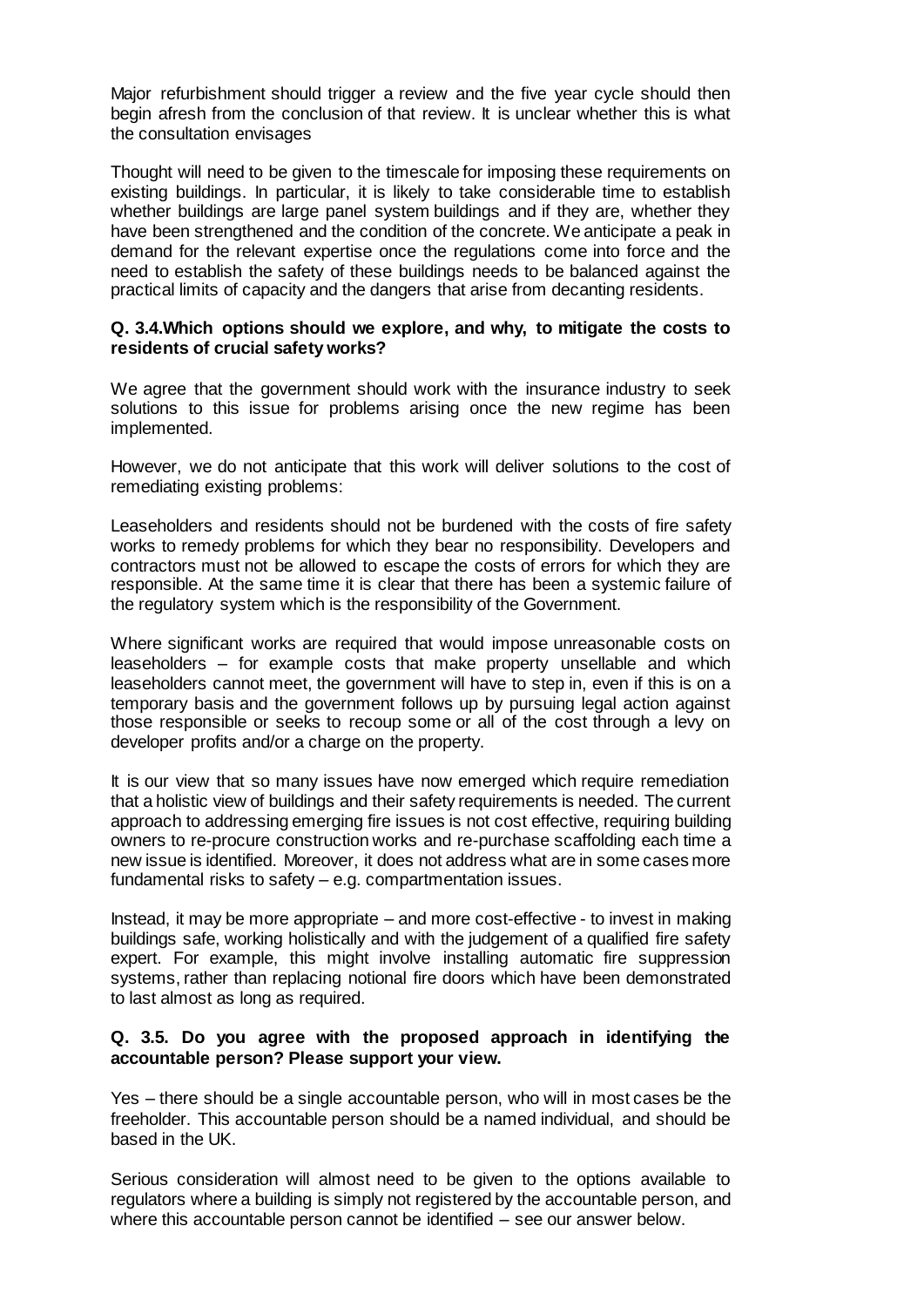**Q. 3.6. Are there specific examples of building ownership and management arrangements where it might be difficult to apply the concept of an accountable person? If yes, please provide examples of such arrangements and how these difficulties could be overcome.** 

Yes – where existing buildings are registered to a non-UK based shell company. The experience of identifying and enforcing the remediation of ACM cladding has proven it is difficult to take action in these cases.

## **3.7. Do you agree that the accountable person requirement should be introduced for existing residential buildings as well as for new residential buildings? Please support your view.**

#### Yes we agree

**Q. 3.8. Do you agree that only the building safety regulator should be able to transfer the building safety certificate from one person/entity to another? Please support your view.**

#### Yes

In relation to the questions below we feel the details of the role are best advised upon by the early adopter duty-holders. We do have some concerns about this role:

- there is a risk that it becomes a way for duty holders to abdicate responsibility
- It could prove so onerous as to deter applicants
- Very few people will have the skills required at present
- The cost of employing a BSM could be a significant burden for leaseholders

While these concerns are by no means insurmountable, care will be required during the implementation of the new regime to ensure a smooth transition on these points. We would also advise flexibility: local authority building owners are clear that, whilst the competencies required of the building safety manager do all exist within their organisation, they generally exist across several people. it would therefore be infeasible to train up single individuals to be competent in every single one of the functions envisioned. It could be more sensible to allow the building safety manager role to be an oversight or managerial role, with responsibility for ensuring a range of individuals carry out specified roles or duties.

## **We have not provided detailed answers for questions 3.9-3.22**

**Q. 4.1.Should the Government mandate Building Information Modelling (BIM) standards for any of the following types and stages of buildings in scope of the new system? a) New buildings in the design and construction stage, please support your view.**

## **b) New buildings in the occupation stage, please support your view.**

**c) Existing buildings in the occupation stage, please support your view.**

Adoption of BIM is complex and can be done to a variety of standards – local authorities' views on this proposal will depend on which standard the government is proposing to mandate.

In all cases, this proposal will need a significant amount of implementation time and cost to allow dutyholders to become "BIM-ready". The repercussions would be organisation-wide, as adopting BIM would require organisations to fully transform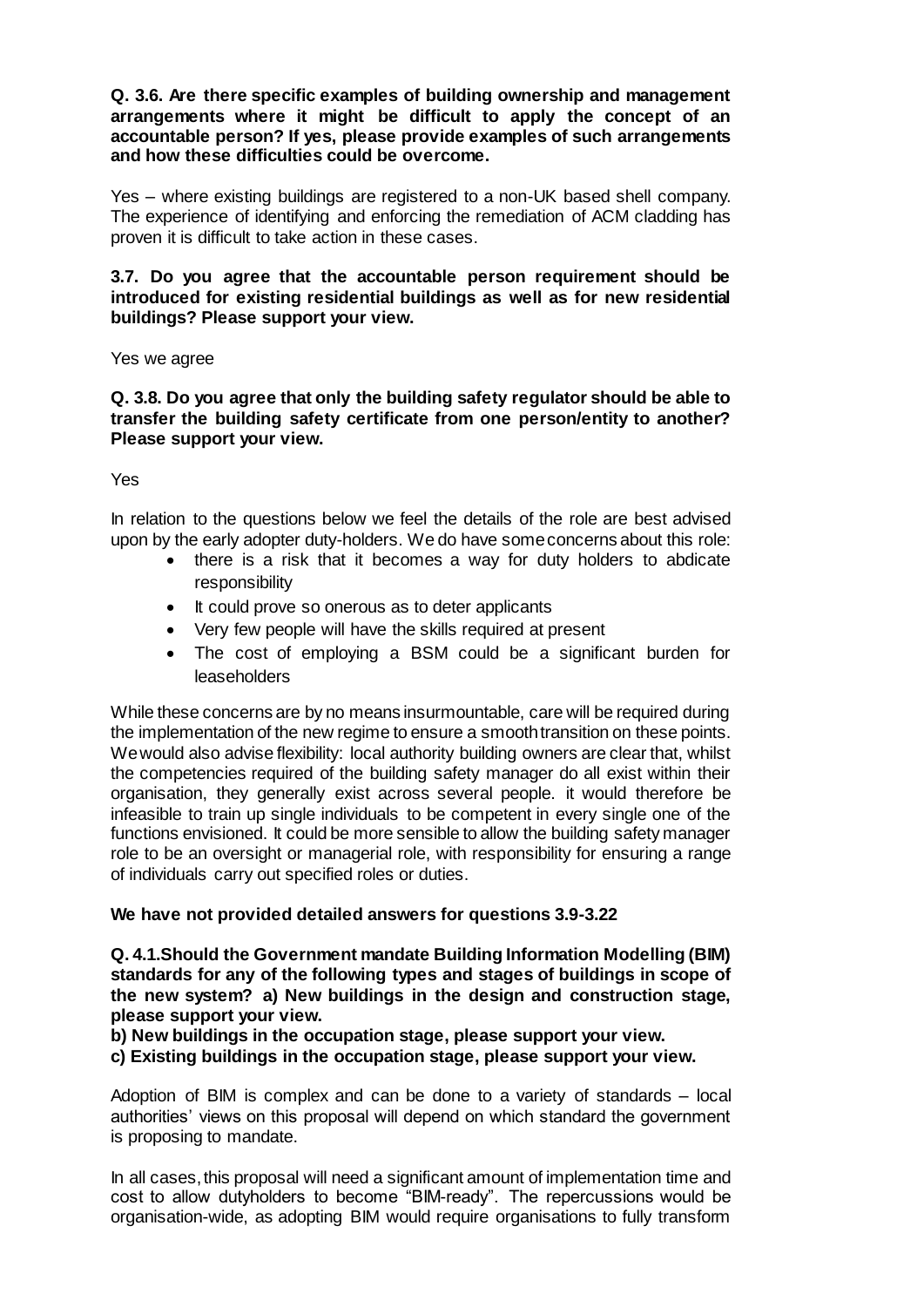their IT systems to ensure compatibility.

## **Q. 4.2. Are there any standards or protocols other than Building Information Modelling (BIM) that Government should consider for the golden thread? Please support your view**

We have no views on this question.

## **Q. 4.3.Are there other areas of information that should be included in the key dataset in order to ensure its purpose is met? Please support your view.**

The purpose of the key dataset is to allow the regulator to "understand characteristics of all buildings in scope to analyse and understand trends and risks across the building stock".

Experience from recent large-scale remediation programmes shows that there are other key details which the regulator will need to understand important trends and risks: detail of any cladding system, enough detail of the method of construction to identify large panel system buildings (bearing in mind that there is not necessarily a common understanding among owners of the definition of LPS), the result of any assessment of the strength of the building and any subsequent strengthening work. There is a case for including whether the building has a gas supply, whether its safety case relies on simultaneous evacuation and any work that may have been undertaken which could compromise compartmentation.

However, this will require parts of the key dataset to be kept confidential.

## **Q. 4.4.Do you agree that the key dataset for all buildings in scope should be made open and publicly available? If not, please support your view.**

Taking into account our answer to question 4.3, we do not believe that all of this information should be publicly available. Making it available would run counter to the security aims in the consultation. We therefore suggest that while all the information in the Key Dataset should be made public where this can be done without compromising security, where this cannot be done, information should only be available to residents.

A further question then arises of the extent to which such information should be made available to potential purchasers of leasehold properties. We suggest that it should be, but only through disclosure to those conducting a survey on behalf of a potential purchaser, rather than for example to estate agents.

#### **Q. 4.5.Do you agree with the proposals relating to the availability and accessibility of the golden thread? If not, please support your view**

Yes, there are elements of the golden thread which cannot be made publicly available. Some of these confidential elements will also be needed to consider national trends and risks, and therefore might also need to form part of the key dataset (with implications for whether all of the key dataset can be shared).

## **Q. 4.6. Is there any additional information, besides that required at the gateway points, that should be included in the golden thread in the design and construction stage? If yes, please provide detail on the additional information you think should be included**

No view

**Q. 4.7. Are there any specific aspects of handover of digital building**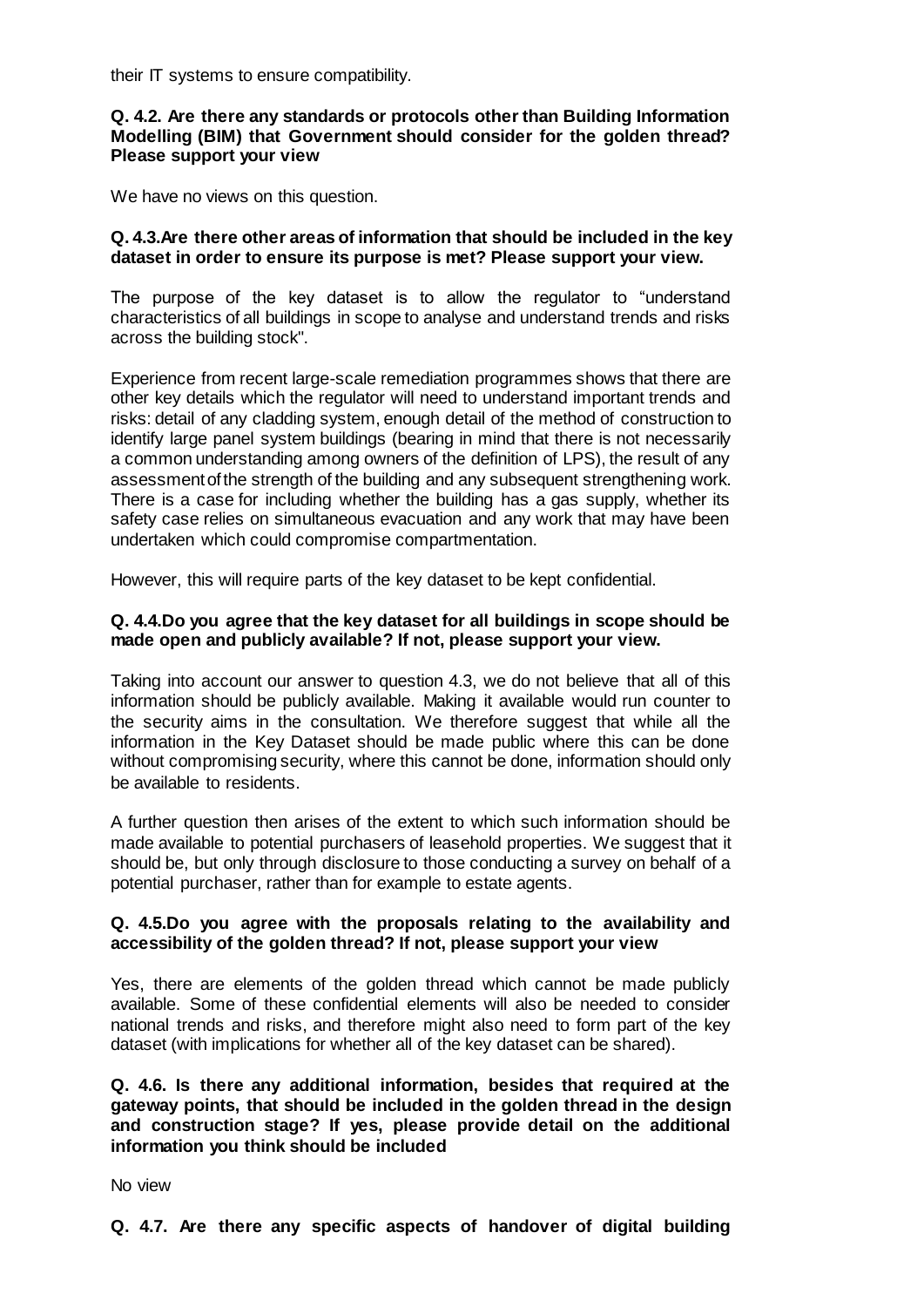**information that are currently unclear and that could be facilitated by clearer guidance? If yes, please provide details on the additional information you think should be clearer.**

No view

## **Q. 4.8.Is there any additional information that should make up the golden thread in occupation? If yes, please provide detail on the additional information you think should be included**

We have no suggestions beyond our answer at 4.3 above. we agree with paragraph 212 that the compilation of golden thread information for existing buildings will be a long process in some cases and in particular for large panel systems blocks where significant intrusive work may be necessary.

## **Q. 4.9.Do you agree that the Client, Principal Designer, Principal Contractor, and accountable person during occupation should have a responsibility to establish reporting systems and report occurrences to the building safety regulator? If not, please support your view.**

Yes. The LGA supports the view expressed by Structural-Safety that 'the existing voluntary CROSS reporting system for structural safety issues will be enhanced by the addition of reporting for fire safety issues to improve public safety'. We would like to see mandatory reporting for occurrences where the level of risk for affecting life safety is high for all buildings that are considered high risk and voluntary reporting.

**Q. 4.10. Do you think a 'just culture' is necessary for an effective system of mandatory occurrence reporting? If yes, what do you think (i) Industry (ii) Government can do to help cultivate a 'just culture'? Please support your view.** 

The LGA thinks this is probably the case and notes that the CROSS system provides an example on which to build.

## **We have no comment on Qs 4.11- 4.15.**

**Q. 4.16. Do you agree that the building safety regulator should be made a prescribed person under Public Interest Disclosure Act 1998 (PIDA)? If not, please support your view.**

Yes, we agree.

**Q. 4.17.Do you agree that the enhanced competence requirements for these key roles should be developed and maintained through a national framework, for example as a new British Standard or PAS? Please support your view.** 

Yes. Common standards of competence are essential if the new system is to work.

**Q. 4.18. Should one of the building safety regulator's statutory objectives be framed to 'promote building safety and the safety of persons in and around the building'? Please support your view**

**Q. 4.19.Should duty holders throughout the building life cycle be under a general duty to promote building safety and the safety of persons in and around the building? Please support your view**

Yes. The proposals at Q4.18 and 4.19 are in line with Dame Judith Hackitt's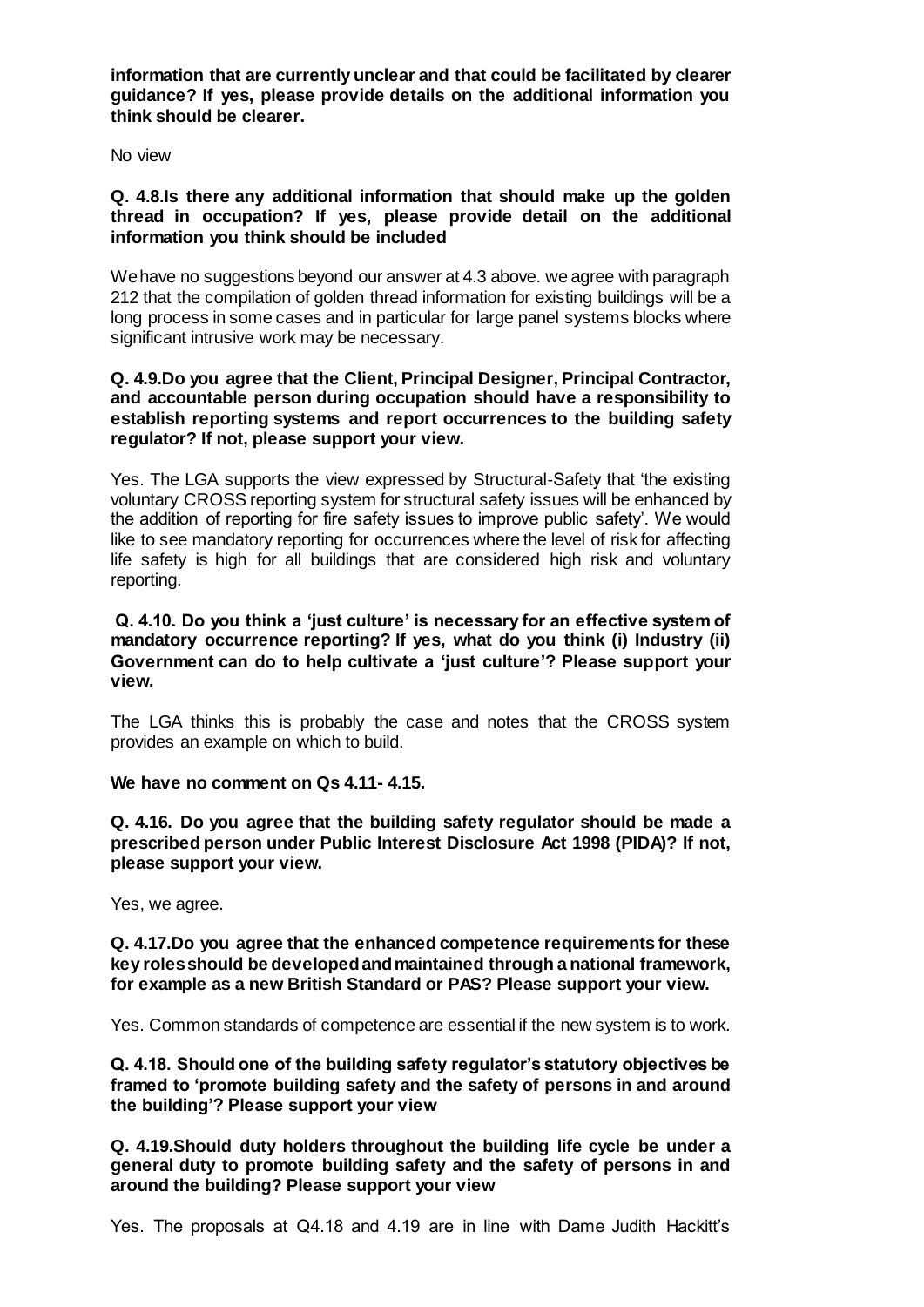emphasis on the need for a change of culture away from simple compliance with regulation and towards an emphasis on safety.

However, this needs to be clearly defined in the legislation in order for it to be enforceable.

## **Q. 4.20. Should we apply dutyholder roles and the responsibility for compliance with building regulations to all building work or to some other subset of building work? Please support your view.**

We would not support any relaxation of the obligation that already exists on all work to comply with the regulations

## **Q. 5.1. Do you agree that the list of information in paragraph 253 should be proactively provided to residents? If not, should different information be provided, or if you have a view on the best format, please provide examples**

We agree that this information should be a minimum requirement. However, we would also suggest that the information set out in paragraph 258 should also be provided as a matter of course, rather than on request. Indeed, several local authorities have already proactively taken the step of publishing fire risk assessments – or a summary of information within them - in the public domain.

This will reduce the risk that residents are reliant on the cooperation of their landlord in order to receive basic information about the safety features of their homes – this is particularly important where residents have vulnerabilities. It would also be more aligned with the proposals around the key dataset in chapter three.

We agree with the proposal that information is not released where it might compromise the safety of buildings and their residents. However, we do not believe that the information in paragraph 258 falls within this category.

#### **Q. 5.2. Do you agree with the approach proposed for the culture of openness and exemptions to the openness of building information to residents? If not, do you think different information should be provided? Please provide examples.**

See our answer to question 5.1 - this information should be provided as a matter of course. It should also include the resident engagement strategy itself, as this will enable residents to support and challenge the accountable person on how resident engagement is planned and delivered.

#### **Q. 5.3.Should a nominated person who is a non-resident be able to request information on behalf of a vulnerable person who lives there? If you answered Yes, who should that nominated person be? •Relative,**

**•Carer,**

- **•Person with Lasting Power of Attorney,**
- **•Court-appointed Deputy,**
- **•Other (please specify).**

Yes, residents should be able to nominate non-residents to request information on their behalf. However, the bureaucracy involved in this is a good argument for making safety information available as a matter of course, rather than on request.

**Q. 5.4. Do you agree with the proposed set of requirements for the management summary? Please support your view.**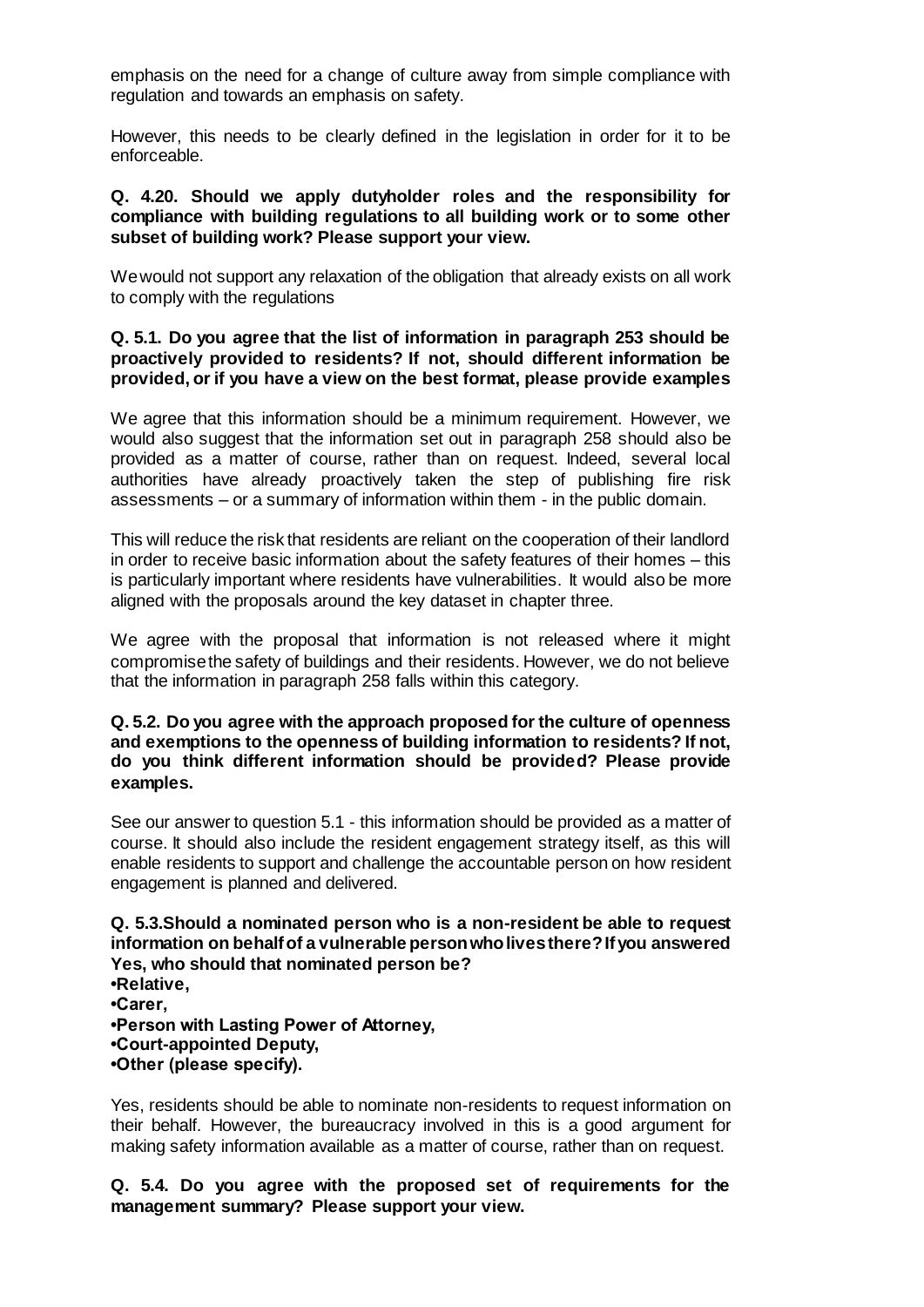## **Q. 5.5.Do you agree with the proposed set of requirements for the engagement plan? Please support your view.**

Yes, we agree with both proposed sets of requirements. We also suggest that residents are given information on:

• how to access the results of any (for example) resident satisfaction surveys taken by the accountable person.

where to find information that may be published by the building safety regulator on broader building safety trends, risks, or programmes.

#### **Q. 5.6. Do you think there should be a new requirement on residents of buildings in scope to co-operate with the accountable person (and the building safety manager) to allow them to fulfil their duties in the new regime? Please support your view.**

Yes, we agree. Local authorities in their function as landlords have experienced significant difficulties in accessing properties to carry out inspections or works deemed essential to ensure the safety of other residents. There should also be a duty on residents to cooperate with regulators or enforcement agents exercising the power of the building safety regulator.

## **Q. 5.7.What specific requirements, if any, do you think would be appropriate? Please support your view**

This might include a duty to allow access for inspections and to install sprinklers/carry out other works, if deemed necessary by the regulator to ensure the safety of other residents, and if reasonable notice is given before entry. It might also include a duty on residents to provide details of major works that have been carried out on the home, e.g. proof of gas safety checks, and to ensure they don't carry out works which may pose a risk to fire safety, e.g. drilling holes in flat entrance doors or otherwise breaching compartmentation.

We would recommend using existing tenancy or leasehold contracts between residents and landlords – where they have functioned effectively – to provide a model for what a duty to cooperate could usefully include.

## **Q. 5.8. If a new requirement for residents to co-operate with the accountable person and/or building safety manager was introduced, do you think safeguards would be needed to protect residents' rights? If yes, what do you think these safeguards could include?**

Yes, safeguards will need to be put in place against this measure being abused by landlords to undermine a resident's right to privacy or evict residents.

For example, the new regulator may need to set out in regulations who has the right to enter residents' homes, and on which grounds. This will then provide a firm basis on which residents can challenge entry, if necessary.

Special consideration will also need to be given to how the duty to cooperate will apply to vulnerable residents. Many local authorities already have significant experience of this as set out in e.g. hoarding policies, which detail:

- Actions to be taken to reduce risk
- How to achieve balance between support and enforcement
- Safeguarding and other legal considerations

These, and similar policies, can be used to understand which safeguards are generally put in place when residents pose a risk to themselves and others.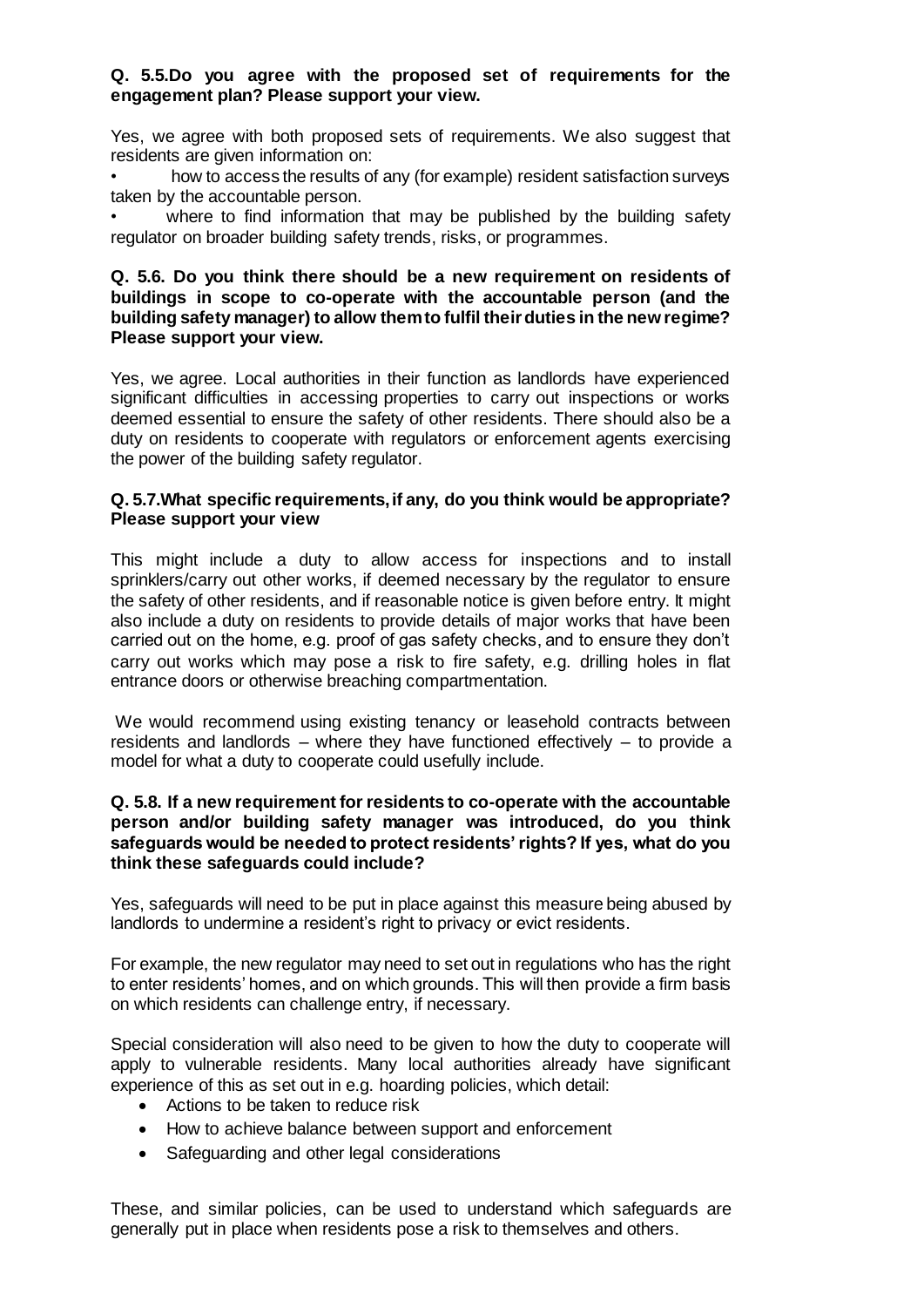## **Q. 5.9. Do you agree with the proposed requirements for the accountable person's internal process for raising safety concerns? Please support your view.**

We agree that the points for inclusion in the internal process are correct. However, this should not involve a requirement on the accountable person to set out a wholly different process for raising and considering safety concerns.

Generally, local authority landlords have one complaints policy that applies to all council activity, including housing. This is cost-effective and – most importantly clear to residents. Imposing top down changes on the way complaints about housing are handled will lead to fragmentation and confusion for residents trying to make complaints. It will also have resource implications for all council services, not just housing, and additional costs to handling housing complaints would have to be paid for from the Housing Revenue Account (I.e. tenants' rents).

However, in light of the Government's proposals, we suggest that the accountable person must ensure that the relevant information about their existing complaints process is set out in the resident engagement strategy, alongside specific information about how safety concerns can be escalated. Complaint triaging processes will also need to be adapted to ensure that safety-related complaints are given top priority, and this should also be made clear in the resident engagement strategy.

**Q. 5.10.Do you agree to our proposal for an escalation route for fire and structural safety concerns that accountable persons have not resolved via their internal process? If not, how should unresolved concerns be escalated and actioned quickly and effectively?**

Yes, we agree, subject to the caveats in our answer to question 5.9.

#### **Q. 5.11. Do you agree that there should be a duty to cooperate as set out in paragraph 290 to support the system of escalation and redress? If yes, please provide your views on how it might work. If no, please let us know what steps would work to make sure that different parts of the system work well together.**

Yes, we agree. The current system of regulation and redress is complex and fragmented, and currently undergoing significant change, which means that it is unlikely to be clear to residents which regulator has responsibility for which type of complaint. It is vital that concerns raised by residents in the "wrong" place find their way to the building safety regulator.

Many of these regulators, such as the housing ombudsman, will have triage processes which determine which complaints are addressed mostly swiftly. The duty to cooperate should ensure that these processes are adapted to allow safetyrelated concerns to be quickly identified – including where a safety-related complaint is not obvious as such - and passed onto the building safety regulator. The regulator should support the bodies subject to the duty to make these adaptations to ensure they have the required sophistication and nuance.

## **Q. 6.1.Should the periodic review of the regulatory system be carried out every five years/less frequently? If less frequently, please provide an alternative time-frame and support your view.**

The review should be carried out every five years.

## **Q. 6.2.Do you agree that regulatory and oversight functions at paragraph 315**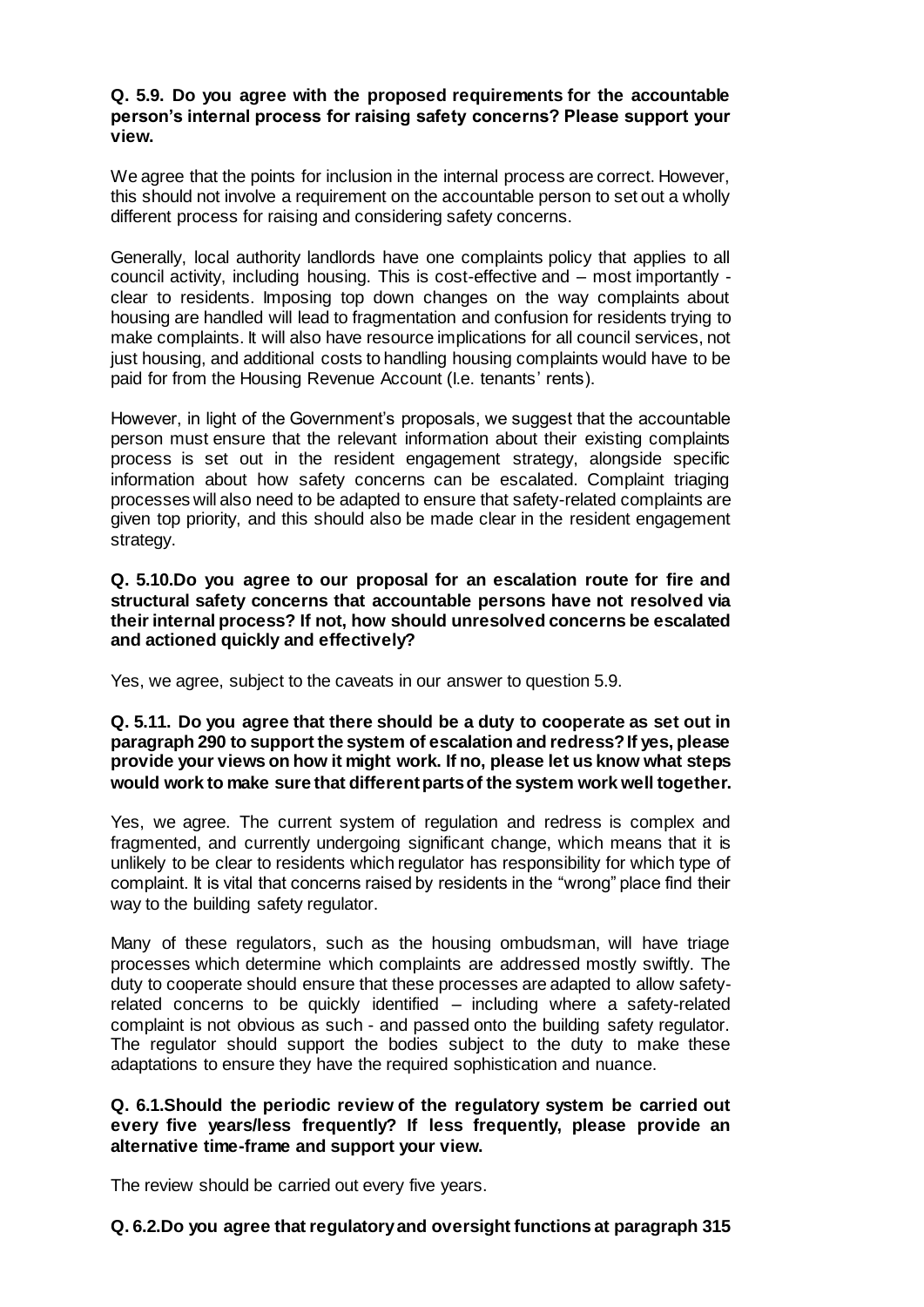**are the right functions for a new building safety regulator to undertake to enable us to achieve our aim of ensuring buildings are safe? If not, please support your view on what changes should be made.**

See our section headed 'The new regulator' above

In relation to i (b) it is important to appreciate the significant cost that would be incurred if the system were to be based on say annual inspections of buildings by the fire and rescue service. It is as yet unclear whether this would be recoverable or requires long term funding but it will undoubtedly require significant funding to establish.

## **Q. 6.3.Do you agree that some or all of the national building safety regulator functions should be delivered ahead of legislation, either by the Joint Regulators Group or by an existing national regulator? Please support your view.**

While the HSE has an important contribution to make to this work and we would be happy to see some or all of the functions delivered as soon as possible, we do not think that setting up of a department of the HSE as a precursor to the BSR is the right approach. This would be outside the HSEs existing remit and would all too easily metamorphose into their creation of a central regulator that is either stand alone or which lacks the correct governance structure for a body that has a relationship with local government along the lines proposed for the BSA. We do support the continuation of work through the JRG to see what can be ached in improving building safety ahead of legislation but we are unsure how effective that can be without a specific and significant funding stream.

**Q. 7.1 Government agrees with the Competence Steering Group's recommendations for an overarching competence framework, formalised as part of a suite of national standards (e.g. British Standard or PAS). Do you agree with this proposal? Please support your view.**

Yes, we agree.

**7.2.Government agrees with the Competence Steering Group's recommendations for establishing an industry-led committee to drive competence. Do you agree with this proposal? Please support your view.**

Ultimate responsibility for overseeing competence should not rest with industry but with the national regulator.

**Q. 7.3.Do you agree with the proposed functions of the committee that are set out in paragraph 331?Please support your view.**

**Q. 7.4.Do you agree that there should be an interim committee to take forward this work as described in paragraph 332? If so, who should establish the committee? Please support your view.**

MHCLG should establish it with JRG support

**Q. 8.1.Do you agree with the approach of an 'inventory list' to identify relevant construction products to be captured by the proposed new regulatory regime? Please support your view.**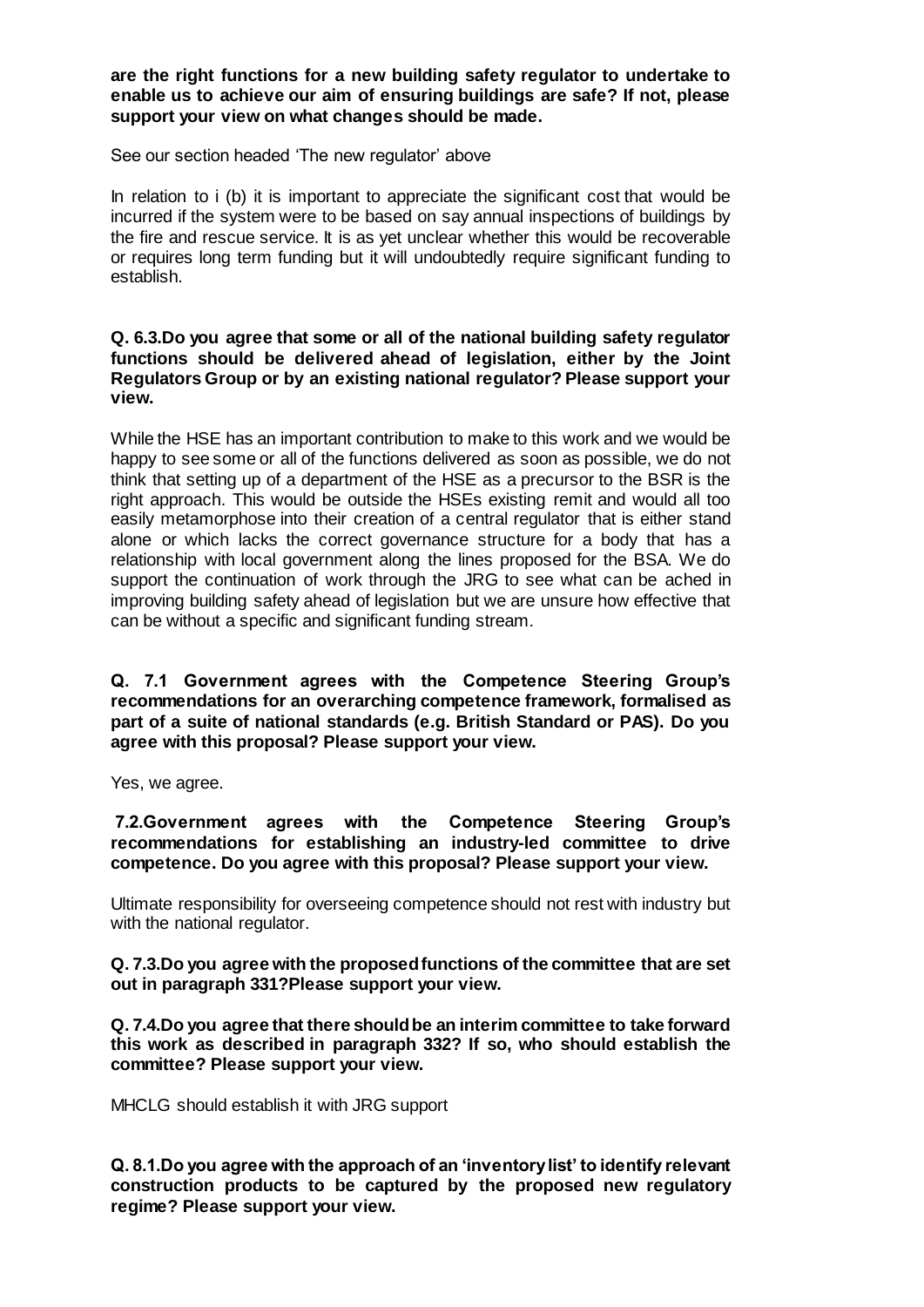**Q. 8.2.Do you agree that an 'inventory list' should begin with including those constructions products with standards advised in Approved Documents? Please support your view.**

## **Q. 8.3.Are there any other specific construction products that should be included in the 'inventory list'? Please list.**

Yes – the basis for this inventory should be the Approved Documents, which highlight the importance of wide range of products and systems for building safety.

However, the system must be flexible to new additions when required by the regulator.

**Q. 8.4. Do you agree with the proposed approach to requirements for construction products caught within the new regulatory regime? Please support your view.** 

## **Q. 8.5.Are there further requirements you think should be included? If yes, please provide examples**

We are broadly supportive of the proposed approach, with the following additional points:

- Information on the installation and maintenance of the product should also be a requirement.
- Declarations of performance should be clear and consistent across product categories and issuing third party certification bodies
- Test houses and third party certification bodies must assume responsibility for the clarity and accuracy of their certification documents at the point that they are issued, and manufacturers should have redress to the construction products regulator where they have concerns about this
- Declarations should include clear statements on whether products meet the relevant regulations and standards, and what standards these are
- Manufacturers should have limited discretion in how to evidence their claimed performance – consistency in approach is needed to support clients to procure safe products
- Declarations of performance should be available for longer than a period of ten years. Instead, they should be kept until the product stops being on the market, plus the lifetime of the product itself, as this is the length of time for which a regulator might feasibly need to see the declaration
- Manufacturers should be required to put in place measures to ensure that products consistently meet the standards claimed in the declaration of performance. Self-certification should be removed as an option for achieving this – this allows too much scope for poor quality, unsafe products to remain on the market

# **Q. 8.6.Do you agree with the proposed functions of a national regulator for construction products? Please support your view.**

Yes. The following functions should be added:

 A whistleblowing function for when products, or their installation and maintenance are suspected to be non-compliant, or when certification and accreditation schemes are suspected to be incorrectly certifying the safety of a product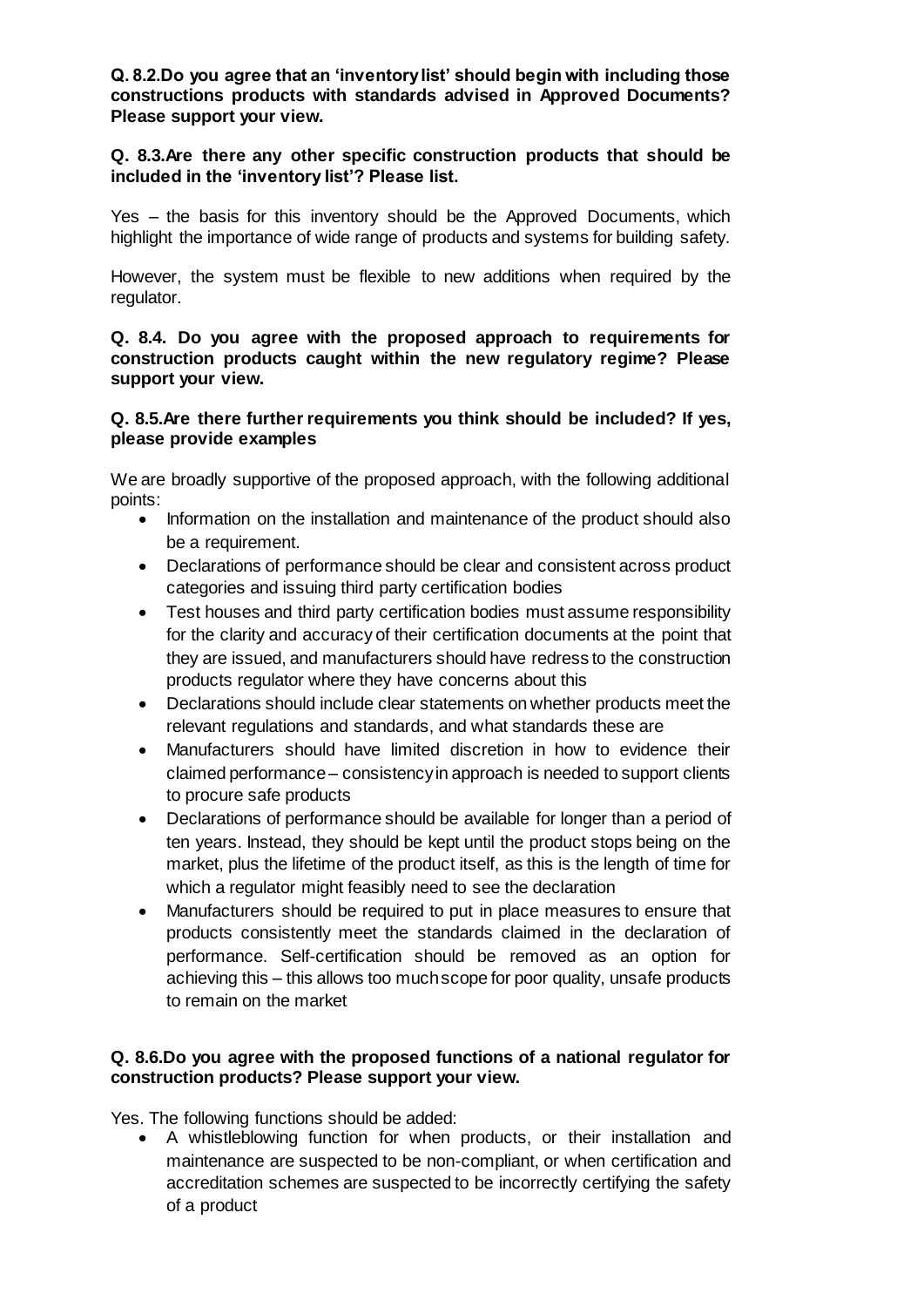• Support for dutyholders to develop their competence in specifying safe products

**Q. 8.7.Do you agree construction product regulators have a role in ensuring modern methods of construction meet required standards? Please support your view**

**Q. 8.8.Do you agree that construction product regulators have a role in ensuring modern methods of construction are used safely? Please support your view.**

Yes, we agree.

#### **Q. 8.9. Do you agree with the powers and duties set out in paragraph 350 to be taken forward by a national regulator for construction products? Please support your view.**

Yes. This regulator must also have provisions in place to exchange intelligence and information with other regulators.

The regulator must also have a whistleblowing function, for when products or certification schemes are suspected to be non-compliant or insufficiently robust.

It is also crucial that a criminal offence is introduced for the supply of non-compliant construction products. The non-existence of this offence does not align with the regime for consumer products, and limits the powers of trading standards to investigate liability. This is a loophole in the law which has created significant issues for buildings owners trying to get redress for having been supplied with noncompliant fire doors.

**Q. 8.10.Are there other requirements for the umbrella minimum standard that should be considered? If yes, please support your view.**

## **Q. 8.11. Do you agree with the proposed requirements in paragraph 354 for the umbrella minimum standard? If not, what challenges are associated with them?**

Our experience with supporting local authorities with non-compliant fire doors has shown that the certification regime is opaque and not well-understood. Any minimum standard should ensure clear, consistent and accessible information. It should be clear following the certification process whether the product being supplied conforms exactly to the product specified in the certification documents, or alternatively whether it falls within an acceptable range of deviations, as set out by robust regulations, e.g. the extended application standards.

Certification should also make it clear whether products meet the standards required by regulations, and what this means for the contexts in which they can be used.

Certification should also include information which allows for product traceability, including information related to installation and maintenance.

We agree with the elements set out in paragraph 354.

**Q. 8.12. Do you agree with the proposal for the recognition of third-party certification schemes in building regulations? Please support your view.**

**Q. 8.13.Do you agree that third-party schemes should have minimum**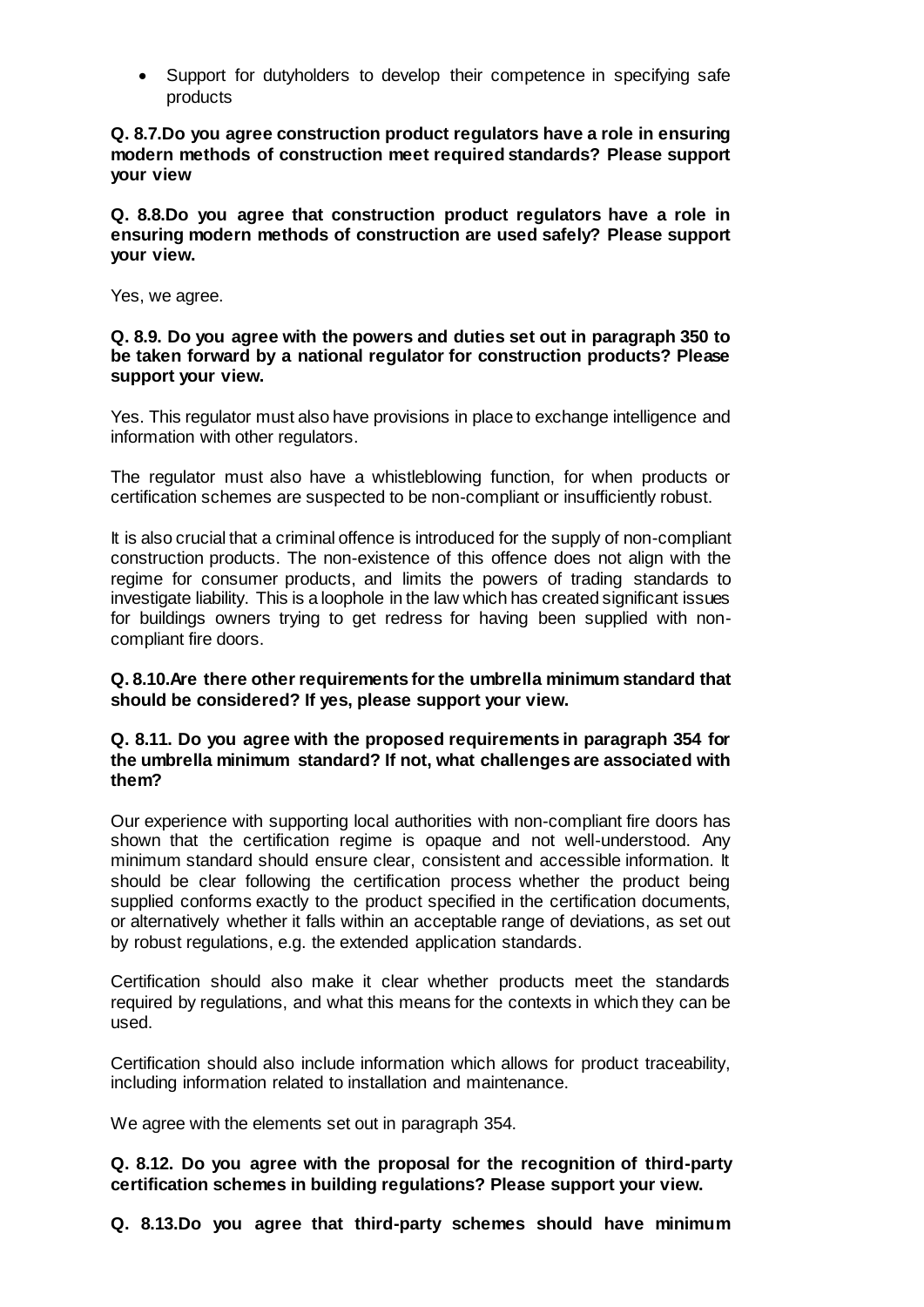#### **standards? Please support your view.**

## **Q. 8.14.Are there any benefits to third-party schemes having minimum standards? Please support your view**

## **Q. 8.15.Are there challenges to third-party schemes having minimum standards? Please support your view.**

We agree that third party schemes should have minimum standards which encompass the elements set out in our previous answer. Our experience with supporting local authorities with non-compliant fire doors demonstrates that third party accreditation can be a vital additional level of assurance. However, schemes are not well-understood, and requirements are opaque and subject to commercial confidentiality. There has also been anecdotal evidence – previously shared with MHCLG – that third party schemes are not always robust, and can erroneously certify dubious products.

Minimum standards would be an important way of ensuring that the product supplied is the product specified, and that it is a safe product for use in the intended context.

However, we do not see the value in making minimum standards voluntary: having a range of accreditation products on the market – some of which provide the desired level of assurance and some of which don't – risks adding an additional layer of complexity to an already confusing assurance regime. It is also unclear how consumers will be able to determine whether a third party certification complies with the proposed standards. There may therefore be a case for third party accreditation to be to a compulsory minimum standard.

## **Chapter 6: Enforcement, compliance and sanctions**

**Q. 9.1.Do you agree with the principles set out in the three-step process above as an effective method for addressing non-compliance by duty holders/accountable persons within the new system?**

Yes

**Q. 9.2. Do you agree we should introduce criminal offences for:(i) an accountable person failing to register a building;(ii) an accountable person or building safety manager failing to comply with building safety conditions; and (iii) duty holders carrying out work without the necessary gateway permission?**

Yes, although under (ii) it should be a defence to have complied with guidance as is the case with Building Regulations

However, we do not think the dutyholder's "statutory objective to promote safety" is defined sufficiently clearly. Any new, wide-ranging obligation must be clear and easily under-stood if it is to work.

**Q. 9.3.Do you agree that the sanctions regime under Constructions Products Regulations SI 2013 should be applied to a broader range of products? Please support your view.**

**Q. 9.4.Do you agree that an enhanced civil penalty regime should be available under the new building safety regulatory framework to address noncompliance with building safety requirements as a potential alternative to criminal prosecution? Please support your view.**